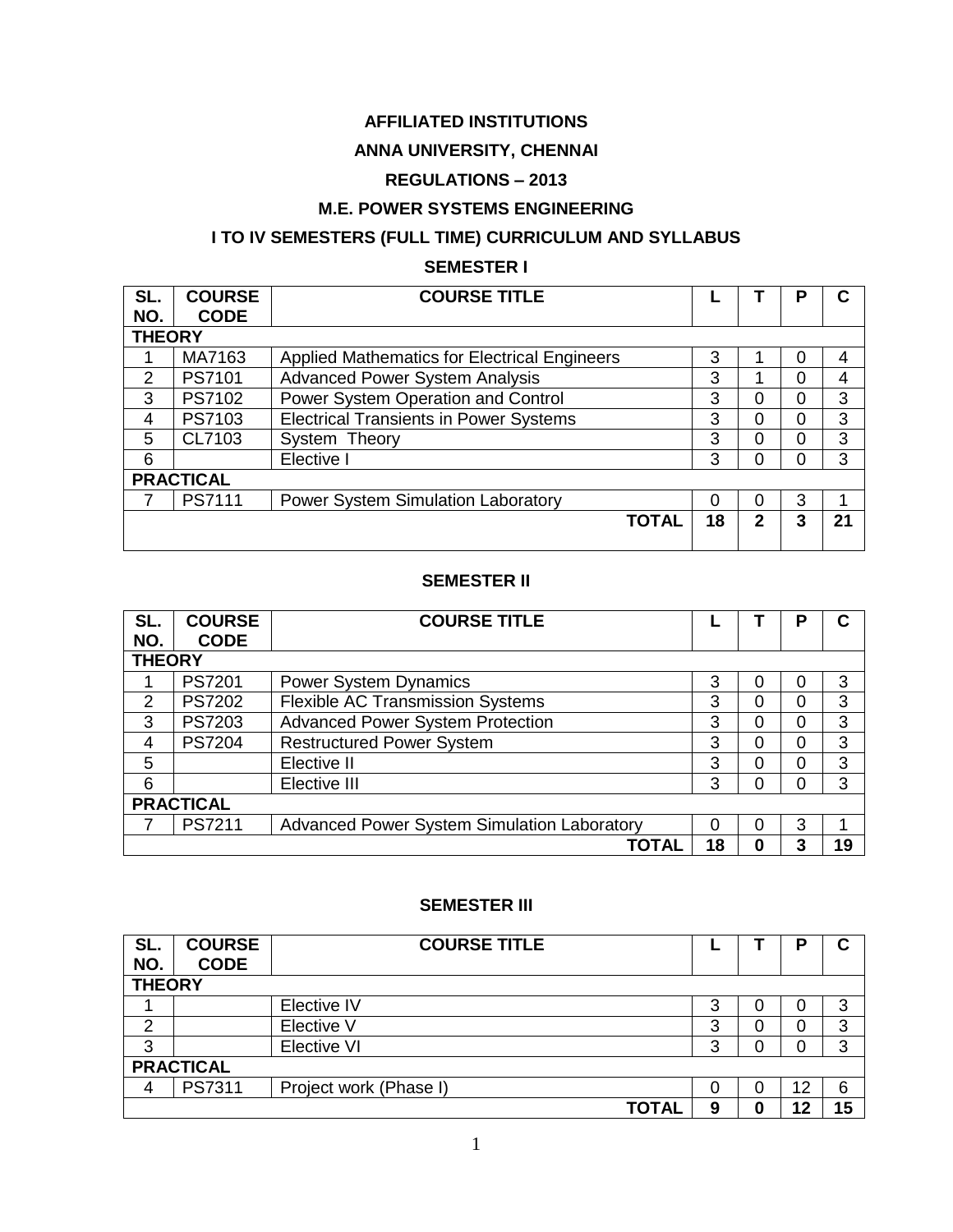### **SEMESTER IV**

| SL.<br>NO. | <b>COURSE</b><br><b>CODE</b> | <b>COURSE TITLE</b>     |  |  | D  | ◠         |  |  |
|------------|------------------------------|-------------------------|--|--|----|-----------|--|--|
|            | <b>PRACTICAL</b>             |                         |  |  |    |           |  |  |
|            | <b>PS7411</b>                | Project work (Phase II) |  |  | 24 | $\Lambda$ |  |  |
|            |                              | <b>TOTAL</b>            |  |  | 24 | 12        |  |  |

### **TOTAL NUMBER OF CREDITS = 67**

# **ELECTIVES OF POWER SYSTEMS ENGINEERING**

|    | <b>SL.NO. COURSE</b><br><b>CODE</b> | <b>COURSE TITLE</b>                    |   |  |   |
|----|-------------------------------------|----------------------------------------|---|--|---|
|    | <b>ELECTIVE I</b>                   |                                        |   |  |   |
|    | ET7102                              | Microcontroller Based System Design    | ว |  | 3 |
| 2. | PX7101                              | <b>Analysis of Electrical Machines</b> | 3 |  | 3 |
| 3. | PX7103                              | Analysis and Design of Inverters       | າ |  | ີ |

| <b>ELECTIVE II &amp; III</b> |               |                                           |   |   |   |   |  |
|------------------------------|---------------|-------------------------------------------|---|---|---|---|--|
|                              | <b>PX7204</b> | <b>Power Quality</b>                      | 3 |   | 0 |   |  |
| 2.                           | <b>PS7001</b> | <b>Optimization Techniques</b>            | 3 | 0 | 0 | 3 |  |
| 3.                           | CL7204        | <b>Soft Computing Techniques</b>          | 3 | 0 | 0 | 3 |  |
| 4.                           | <b>PS7002</b> | <b>Energy Management and Auditing</b>     | 3 | 0 | 0 | 3 |  |
| 5.                           | ET7006        | <b>Advanced Digital Signal Processing</b> | 3 | 0 | 0 | 3 |  |
| 6.                           | PS7003        | Distributed Generation and Micro Grid     | 3 |   |   | ົ |  |

|    | <b>ELECTIVE IV, V &amp; VI</b> |                                                 |   |          |          |   |
|----|--------------------------------|-------------------------------------------------|---|----------|----------|---|
| 1. | <b>PS7004</b>                  | Solar and Energy Storage Systems                | 3 | 0        | 0        | 3 |
| 2. | <b>PS7005</b>                  | <b>High Voltage Direct Current Transmission</b> | 3 | 0        | 0        | 3 |
| 3. | <b>PS7006</b>                  | Industrial Power System Analysis and Design     | 3 | $\Omega$ | $\Omega$ | 3 |
| 4. | <b>PS7007</b>                  | <b>Wind Energy Conversion Systems</b>           | 3 | 0        | 0        | 3 |
| 5. | <b>PS7008</b>                  | <b>Smart Grid</b>                               | 3 | 0        | 0        | 3 |
| 6. | <b>PS7009</b>                  | <b>Advanced Power System Dynamics</b>           | 3 | 0        | 0        | 3 |
| 7. | PX7301                         | Power Electronics for Renewable Energy Systems  | 3 | $\Omega$ | $\Omega$ | 3 |
| 8. | ET7014                         | Application of MEMS Technology                  | 3 | $\Omega$ | 0        | 3 |
| 9. | PS7010                         | Power System Planning and Reliability           | 3 | 0        | 0        | 3 |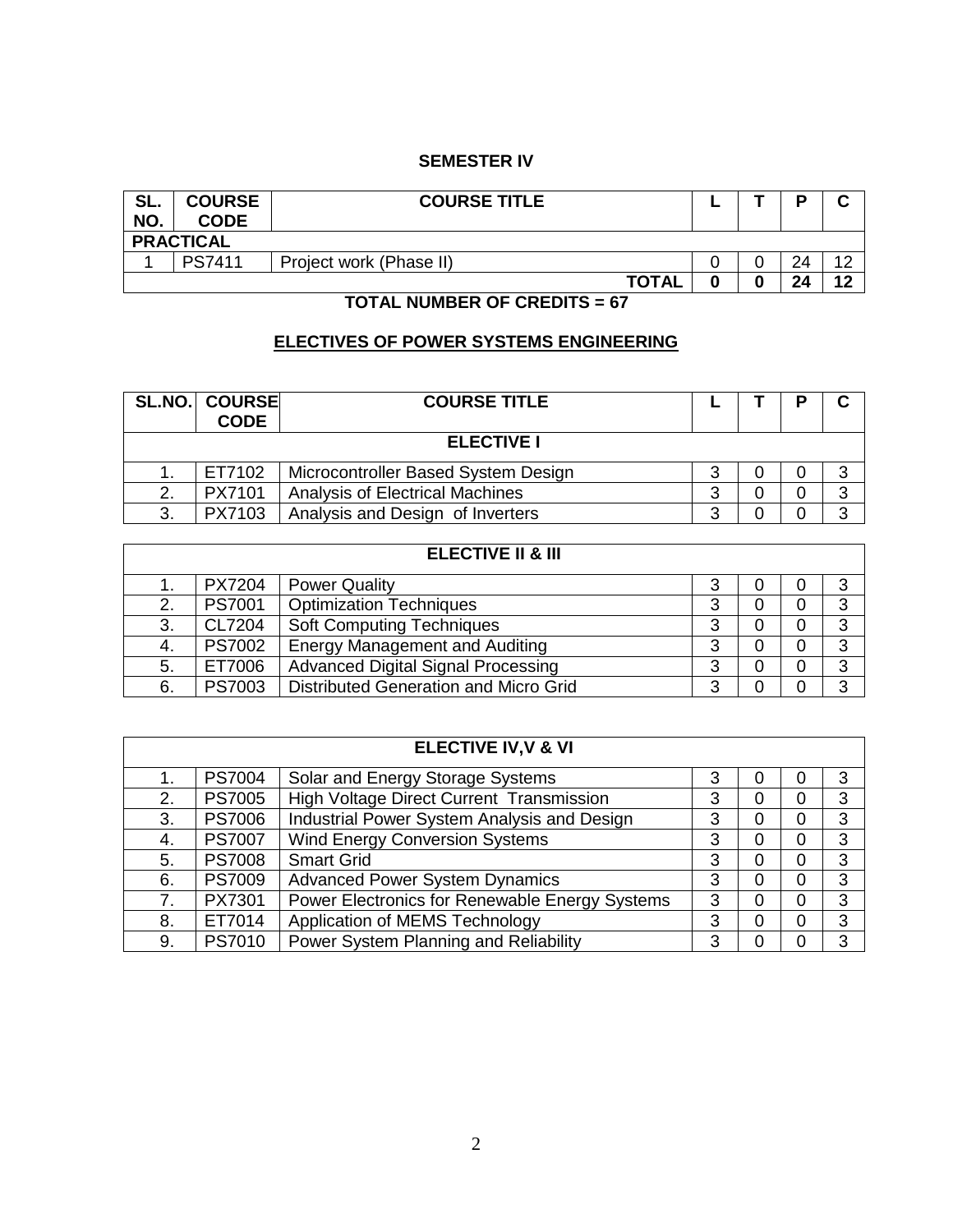### **MA7163 APPLIED MATHEMATICS FOR ELECTRICAL ENGINEERS L T P C**

#### **OBJECTIVES:**

- To develop the ability to apply the concepts of Matrix theory and Linear programming in Electrical Engineering problems.
- To achieve an understanding of the basic concepts of one dimensional random variables and apply in electrical engineering problems.
- To familiarize the students in calculus of variations and solve problems using Fourier transforms associated with engineering applications.

#### **UNIT I MATRIX THEORY (9+3)**

The Cholesky decomposition - Generalized Eigen vectors, Canonical basis - QR factorization - Least squares method - Singular value decomposition.

#### **UNIT II CALCULUS OF VARIATIONS (9+3)**

Concept of variation and its properties – Euler"s equation – Functional dependant on first and higher order derivatives – Functionals dependant on functions of several independent variables – Variational problems with moving boundaries – problems with constraints - Direct methods: Ritz and Kantorovich methods.

#### **UNIT III ONE DIMENSIONAL RANDOM VARIABLES (9+3)**

Random variables - Probability function – moments – moment generating functions and their properties – Binomial, Poisson, Geometric, Uniform, Exponential, Gamma and Normal distributions – Function of a Random Variable.

#### **UNIT IV LINEAR PROGRAMMING (9+3)**

Formulation – Graphical solution – Simplex method – Two phase method - Transportation and Assignment Models

#### **UNIT V FOURIER SERIES (9+3)**

Fourier Trigonometric series: Periodic function as power signals – Convergence of series – Even and odd function: cosine and sine series – Non-periodic function: Extension to other intervals - Power signals: Exponential Fourier series – Parseval"s theorem and power spectrum – Eigen value problems and orthogonal functions – Regular Sturm-Liouville systems – Generalized Fourier series.

#### **REFERENCES:**

- 1. Richard Bronson, "Matrix Operation", Schaum's outline series, 2<sup>nd</sup> Edition, McGraw Hill, 2011.
- 2. Gupta, A.S., Calculus of Variations with Applications, Prentice Hall of India Pvt. Ltd., New Delhi, 1997.
- 3. Oliver C. Ibe, "Fundamentals of Applied Probability and Random Processes, Academic Press, (An imprint of Elsevier), 2010.
- 4. Taha, H.A., "Operations Research, An introduction", 10<sup>th</sup> edition, Pearson education, New Delhi, 2010.
- 5. Andrews L.C. and Phillips R.L., Mathematical Techniques for Engineers and Scientists, Prentice Hall of India Pvt.Ltd., New Delhi, 2005.

**L:45 +T: 15 TOTAL: 60 PERIODS**

# **3 1 0 4**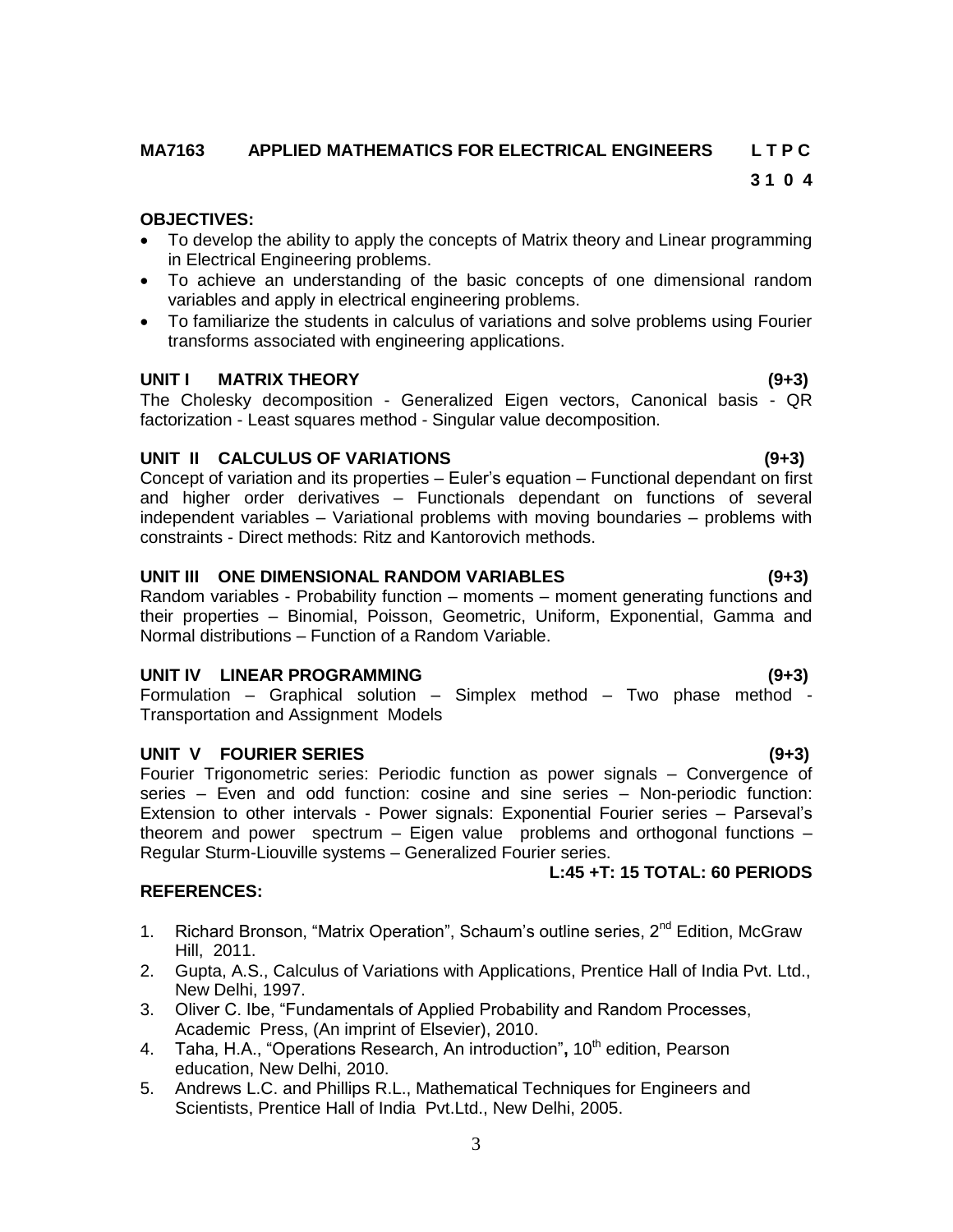- 7. Grewal, B.S., Higher Engineering Mathematics, 42<sup>nd</sup> edition, Khanna Publishers, 2012.
- 8. O'Neil, P.V., Advanced Engineering Mathematics, Thomson Asia Pvt. Ltd., Singapore, 2003.
- 9. Johnson R. A. and Gupta C. B., "Miller & Freund"s Probability and Statistics for Engineers", Pearson Education, Asia,  $7<sup>th</sup>$  Edition, 2007.

#### **PS7101 ADVANCED POWER SYSTEM ANALYSIS L T P C 3 1 0 4**

### **OBJECTIVES**

- To Introduce different techniques of dealing with sparse matrix for large scale power systems.
- To impart in-depth knowledge on different methods of power flow solutions.
- To perform optimal power flow solutions in detail.
- To perform short circuit fault analysis and understand the consequence of different type of faults.
- To Illustrate different numeric al integration methods and factors influencing transient stability

#### **UNIT I SOLUTION TECHNIQUE 9**

Sparse Matrix techniques for large scale power systems: Optimal ordering schemes for preserving sparsity. Flexible packed storage scheme for storing matrix as compact arrays – Factorization by Bifactorization and Gauss elimination methods; Repeat solution using Left and Right factors and L and U matrices.

#### **UNIT II POWER FLOW ANALYSIS 9**

Power flow equation in real and polar forms; Review of Newton's method for solution; Adjustment of P-V buses; Review of Fast Decoupled Power Flow method; Sensitivity factors for P-V bus adjustment.

#### **UNIT III OPTIMAL POWER FLOW 9**

Problem statement; Solution of Optimal Power Flow (OPF) – The gradient method, Newton"s method, Linear Sensitivity Analysis; LP methods – With real power variables only – LP method with AC power flow variables and detailed cost functions; Security constrained Optimal Power Flow; Interior point algorithm; Bus Incremental costs.

#### **UNIT IV SHORT CIRCUIT ANALYSIS 9**

Formation of bus impedance matrix with mutual coupling (single phase basis and three phase basis) - Computer method for fault analysis using  $Z_{BUS}$  and sequence components. Derivation of equations for bus voltages, fault current and line currents, both in sequence and phase – symmetrical and unsymmetrical faults.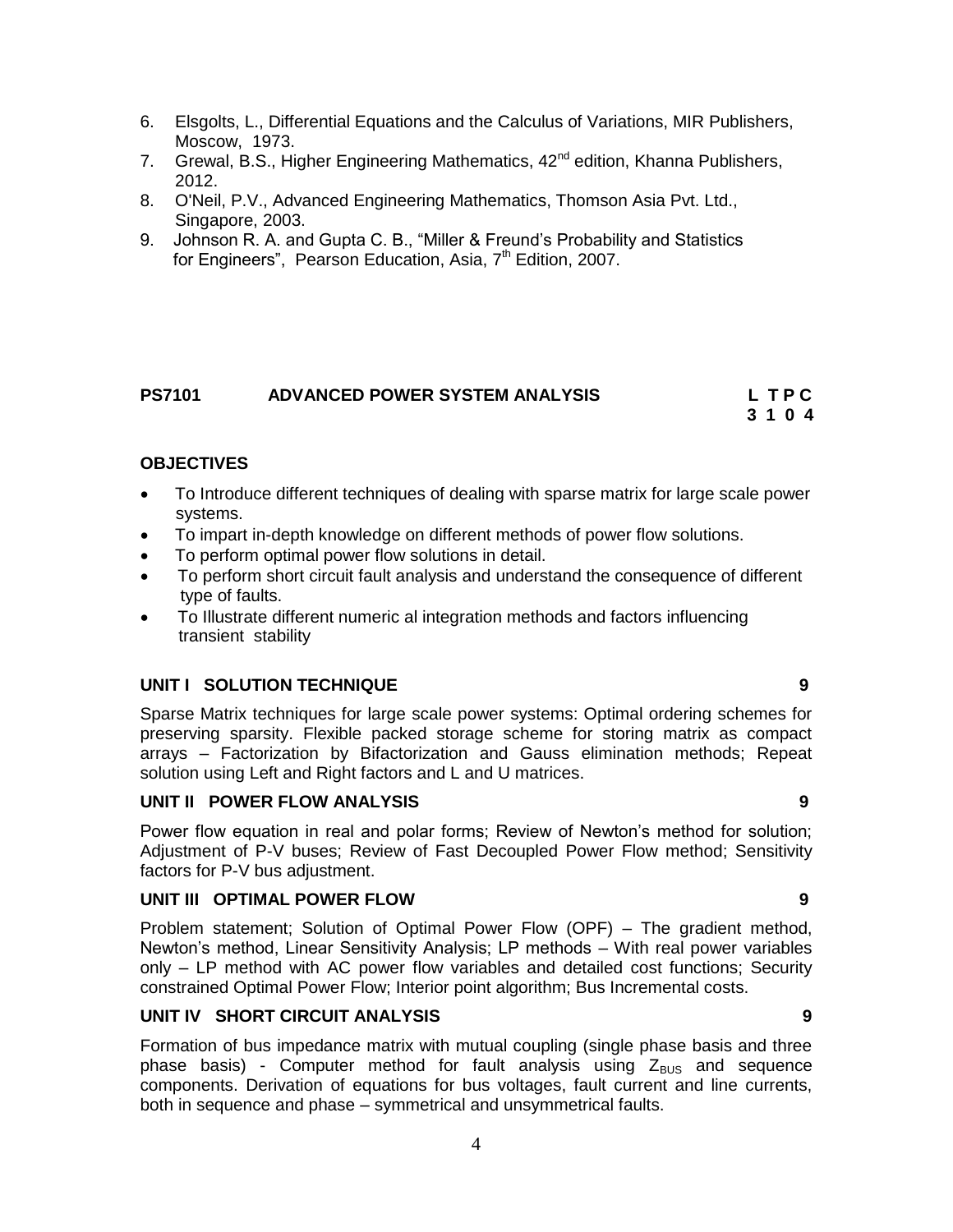#### **UNIT V TRANSIENT STABILITY ANALYSIS 9**

Introduction, Numerical Integration Methods: Euler and Fourth Order Runge-Kutta methods, Algorithm for simulation of SMIB and multi-machine system with classical synchronous machine model ; Factors influencing transient stability, Numerical stability and implicit Integration methods.

#### **L:45 +T: 15 TOTAL: 60 PERIODS**

#### **REFERENCES:**

- 1. A.J.Wood and B.F.Wollenberg,"Power Generation Operation and Control", John Wiley and sons, New York, 1996.
- 2. W.F.Tinney and W.S.Meyer, "Solution of Large Sparse System by Ordered Triangular Factorization" IEEE Trans. on Automatic Control, Vol : AC-18, pp:333- 346, Aug 1973.
- 3. K.Zollenkopf, "Bi-Factorization: Basic Computational Algorithm and Programming Techniques ; pp:75-96 ; Book on "Large Sparse Set of Linear Systems" Editor: J.K.Rerd,Academic Press, 1971.
- 4. M.A.Pai," Computer Techniques in Power System Analysis",Tata McGraw-Hill Publishing Company Limited, New Delhi, 2006
- 5. G W Stagg , A.H El. Abiad "Computer Methods in Power System Analysis", McGraw Hill, 1968.
- 6. P.Kundur, "Power System Stability and Control", McGraw Hill, 1994.

#### **PS7102 POWER SYSTEM OPERATION AND CONTROL L T P C**

**3 0 0 3**

#### **COURSE OBJECTIVES**

- To understand the fundamentals of speed governing system and the concept of control areas.
- To provide knowledge about Hydrothermal scheduling, Unit commitment and solution techniques.
- To understand the role of energy control center, SCADA and EMS functions.

#### **UNIT I INTRODUCTION 9**

System load variation: System load characteristics, load curves - daily, weekly and annual, load-duration curve, load factor, diversity factor. Reserve requirements: Installed reserves, spinning reserves, cold reserves, hot reserves. Overview of system operation: Load forecasting, techniques of forecasting, basics of power system operation and control.

#### **UNIT II REAL POWER - FREQUENCY CONTROL 9**

Fundamentals of speed governing mechanism and modelling: Speed-load characteristics – Load sharing between two synchronous machines in parallel; concept of control area, LFC control of a single-area system: Static and dynamic analysis of uncontrolled and controlled cases, Economic Dispatch Control. Multi-area systems: Two-

5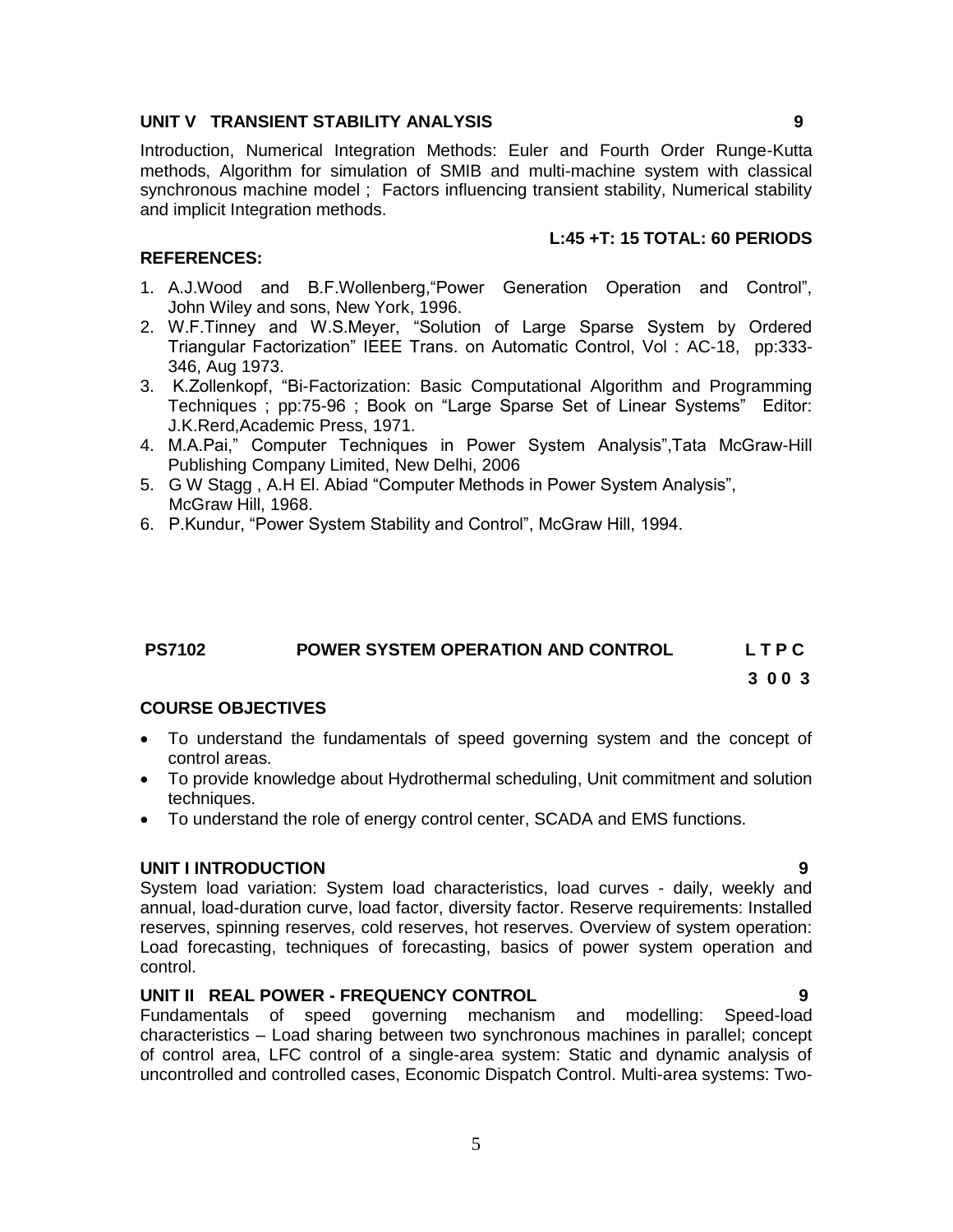area system modelling; static analysis, uncontrolled case; tie line with frequency bias control of two-area system derivation, state variable model.

#### **UNIT III HYDROTHERMAL SCHEDULING PROBLEM 9**

Hydrothermal scheduling problem: short term and long term-mathematical model, algorithm. Dynamic programming solution methodology for Hydro-thermal scheduling with pumped hydro plant: Optimization with pumped hydro plant-Scheduling of systems with pumped hydro plant during off-peak seasons: algorithm. Selection of initial feasible trajectory for pumped hydro plant- Pumped hydro plant as spinning reserve unitgeneration of outage induced constraint-Pumped hydro plant as Load management plant.

#### **UNIT IV UNIT COMMITMENT AND ECONOMIC DISPATCH 9**

Statement of Unit Commitment (UC) problem; constraints in UC: spinning reserve, thermal unit constraints, hydro constraints, fuel constraints and other constraints; UC solution methods: Priority-list methods, forward dynamic programming approach, numerical problems .Incremental cost curve, co-ordination equations without loss and with loss, solution by direct method and λ-iteration method. Base point and participation factors.-Economic dispatch controller added to LFC control.

#### **UNIT V COMPUTER CONTROL OF POWER SYSTEMS 9**

Energy control centre: Functions – Monitoring, data acquisition and control. System hardware configuration – SCADA and EMS functions: Network topology determination, state estimation, security analysis and control. Various operating states: Normal, alert, emergency, in-extremis and restorative-State transition diagram showing various state transitions and control strategies.

#### **TOTAL : 45 PERIODS**

#### **REFERENCES:**

- 1. Olle. I. Elgerd, "Electric Energy Systems Theory An Introduction", Tata McGraw Hill Publishing Company Ltd, New Delhi, Second Edition, 2003.
- 2. D.P. Kothari and I.J. Nagrath, "Modern Power System Analysis", Third Edition, Tata McGraw Hill Publishing Company Limited, New Delhi, 2003.
- 3. L.L. Grigsby, "The Electric Power Engineering, Hand Book", CRC Press & IEEE Press, 2001
- 4. Allen.J.Wood and Bruce F.Wollenberg, "Power Generation, Operation and Control", John Wiley & Sons, Inc., 2003.
- 5. P. Kundur, "Power System Stability & Control", McGraw Hill Publications, USA, 1994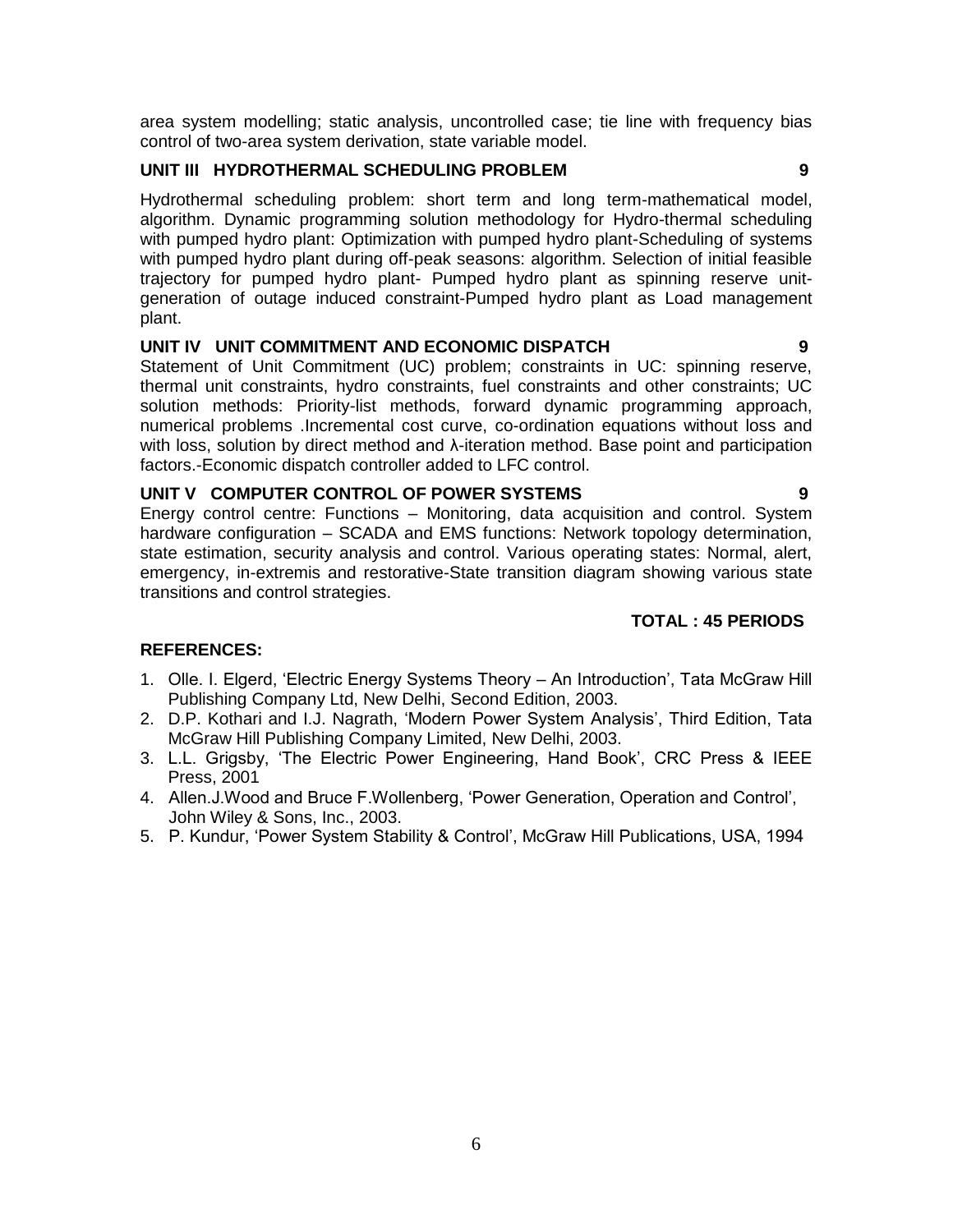### **PS7103 ELECTRICAL TRANSIENTS IN POWER SYSTEMS L T P C**

# **3 0 0 3**

#### **OBJECTIVE:**

- To gain knowledge in the sources and effects of lightning, switching and temporary over voltages.
- Ability to model and estimate the over voltages in power system
- To coordinate the insulation of power system and protective devices.
- Ability to model and analyze power system and equipment for transient over voltages using Electromagnetic Transient Program (EMTP).

#### **UNIT I LIGHTNING OVERVOLTAGES 9**

Mechanism and parameters of lightning flash, protective shadow, striking distance, electrogeometric model for lightning strike, Grounding for protection against lightning – Steady-state and dynamic tower-footing resistance, substation grounding Grid, Direct lightning strokes to overhead lines, without and with shield Wires.

#### **UNIT II SWITCHING AND TEMPORARY OVERVOLTAGES 9**

Switching transients – concept – phenomenon – system performance under switching surges, Temporary over voltages – load rejection – line faults – Ferro resonance, VFTO.

#### **UNIT III TRAVELLING WAVES ON TRANSMISSION LINE 9**

Circuits and distributed constants, wave equation, reflection and refraction – behavior of travelling waves at the line terminations – Lattice Diagrams – attenuation and distortion – multi-conductor system and multi velocity waves.

#### **UNIT IV INSULATION CO-ORDINATION 9**

Classification of over voltages and insulations for insulation co-ordination– Characteristics of protective devices, applications, location of arresters – insulation coordination in AIS and GIS.

#### **UNIT V COMPUTATION OF POWER SYSTEM TRANSIENTS 9**

Modeling of power apparatus for transient studies  $-$  principles of digital computation  $$ transmission lines, cables, transformer and rotating machines – Electromagnetic Transient program – case studies: line with short and open end, line terminated with R, L, C, transformer, and typical power system case study: simulation of possible over voltages in a high voltage substation.

#### **TOTAL : 45 PERIODS**

#### **REFERENCES**

- 1. Pritindra Chowdhari, "Electromagnetic transients in Power System", John Wiley and Sons Inc., Second Edition, 2009.
- 2. Allan Greenwood, "Electrical Transients in Power System", Wiley & Sons Inc. New York, 2012.
- 3. Klaus Ragaller, "Surges in High Voltage Networks", Plenum Press, New York, 1980.
- 4. Rakosh Das Begamudre, "Extra High Voltage AC Transmission Engineering", (Second edition) Newage International (P) Ltd., New Delhi, 2006.
- 5. Naidu M S and Kamaraju V, "High Voltage Engineering", Tata McGraw-Hill Publishing Company Ltd., New Delhi, 2004.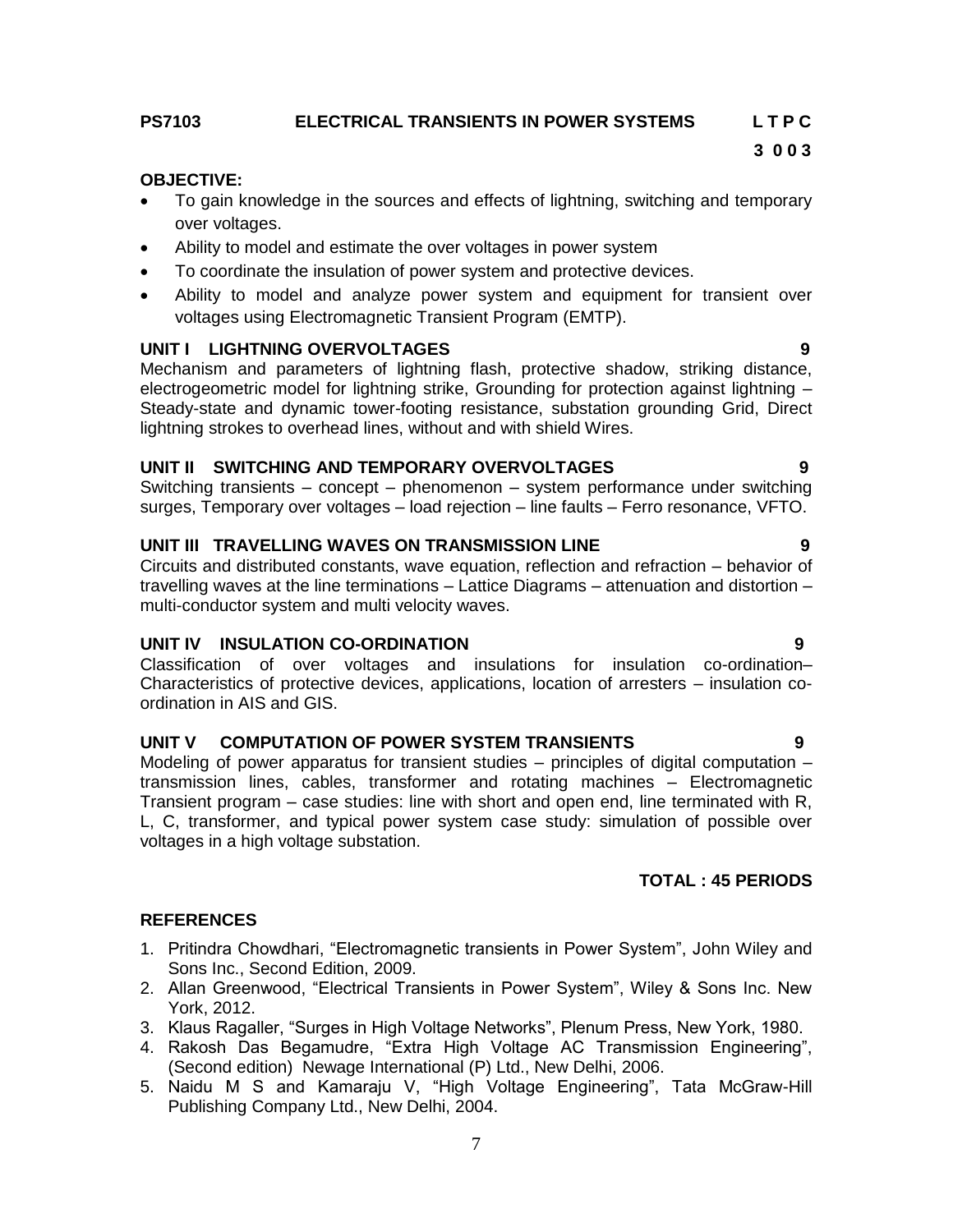- 6. IEEE Guide for safety in AC substation grounding IEEE Standard 80-2000.
- 7. Working Group 33/13-09 (1988), "Very fast transient phenomena associated with Gas Insulated System", CIGRE, 33-13, pp. 1-20.

### **CL7103 SYSTEM THEORY LT P C**

### **OBJECTIVES**

- To educate on modeling and representing systems in state variable form
- To educate on solving linear and non-linear state equations
- To illustrate the role of controllability and observability
- To educate on stability analysis of systems usig Lyapunov's theory
- To educate on modal concepts and design of state and output feedback controllers and estimators

#### **UNIT I STATE VARIABLE REPRESENTATION 9**

Introduction-Concept of State-State equation for Dynamic Systems -Time invariance and linearity- Non uniqueness of state model-State Diagrams - Physical System and State Assignment.

#### **UNIT II SOLUTION OF STATE EQUATIONS 9**

Existence and uniqueness of solutions to Continuous-time state equations-Solution of Nonlinear and Linear Time Varying State equations-Evaluation of matrix exponential-System modes- Role of Eigenvalues and Eigenvectors.

#### **UNIT III CONTROLLABILITY AND OBSERVABILITY 9**

Controllability and Observability-Stabilizability and Detectability-Test for Continuous time Systems- Time varying and Time invariant case-Output Controllability-Reducibility-System Realizations.

### **UNIT IV STABILTY 9**

Introduction-Equilibrium Points-Stability in the sense of Lyapunov-BIBO Stability-Stability of LTI Systems-Equilibrium Stability of Nonlinear Continuous Time Autonomous Systems-The Direct Method of Lyapunov and the Linear Continuous-Time Autonomous Systems-Finding Lyapunov Functions for Nonlinear Continuous Time Autonomous Systems-Krasovskii and Variable-Gradiant Method.

#### **UNIT V MODAL CONTROL 9**

Introduction-Controllable and Observable Companion Forms-SISO and MIMO Systems-The Effect of State Feedback on Controllability and Observability-Pole Placement by State Feedback for both SISO and MIMO Systems-Full Order and Reduced Order Observers.

### **TOTAL : 45 PERIODS**

#### **REFERENCES:**

- 1. M. Gopal, "Modern Control System Theory", New Age International, 2005.
- 2. K. Ogatta, "Modern Control Engineering", PHI, 2002.

 **3 0 0 3**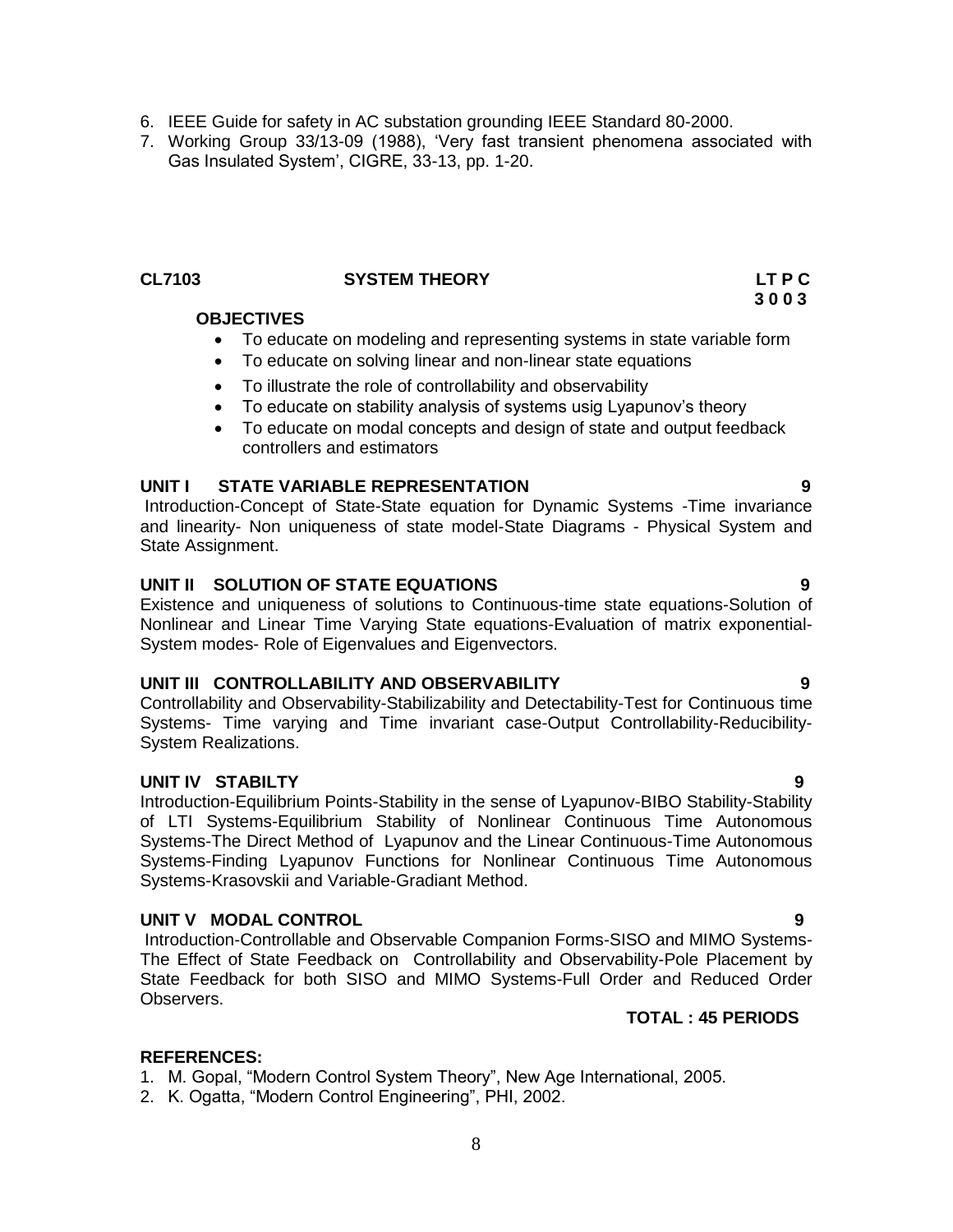- 3. John S. Bay, "Fundamentals of Linear State Space Systems", McGraw-Hill, 1999.
- 4. D. Roy Choudhury, "Modern Control Systems", New Age International, 2005.
- 5. John J. D"Azzo, C. H. Houpis and S. N. Sheldon, "Linear Control System Analysis and Design with MATLAB", Taylor Francis, 2003.
- 6. Z. Bubnicki, "Modern Control Theory", Springer, 2005.

# **PS7111 POWER SYSTEM SIMULATION LABORATORY L T P C**

### **0 0 3 1**

#### **OBJECTIVES**

- To have hands on experience on various system studies and different techniques used for system planning. Software packages.
- To perform the dynamic analysis of power system

### **LIST OF EXPERIMENTS**

- 1. Power flow analysis by Newton-Raphson method and Fast decoupled method
- 2. Transient stability analysis of single machine-infinite bus system using classical machine model
- 3. Contingency analysis: Generator shift factors and line outage distribution factors
- 4. Economic dispatch using lambda-iteration method
- 5. Unit commitment: Priority-list schemes and dynamic programming
- 6. Analysis of switching surge using EMTP: Energisation of a long distributedparameter line
- 7. Analysis of switching surge using EMTP : Computation of transient recovery voltage
- 8. Familiarization of Relay Test Kit
- 9. Simulation and Implementation of Voltage Source Inverter
- 10. Digital Over Current Relay Setting and Relay Coordination.
- 11. Co-ordination of over-current and distance relays for radial line protection

#### **TOTAL : 45 PERIODS**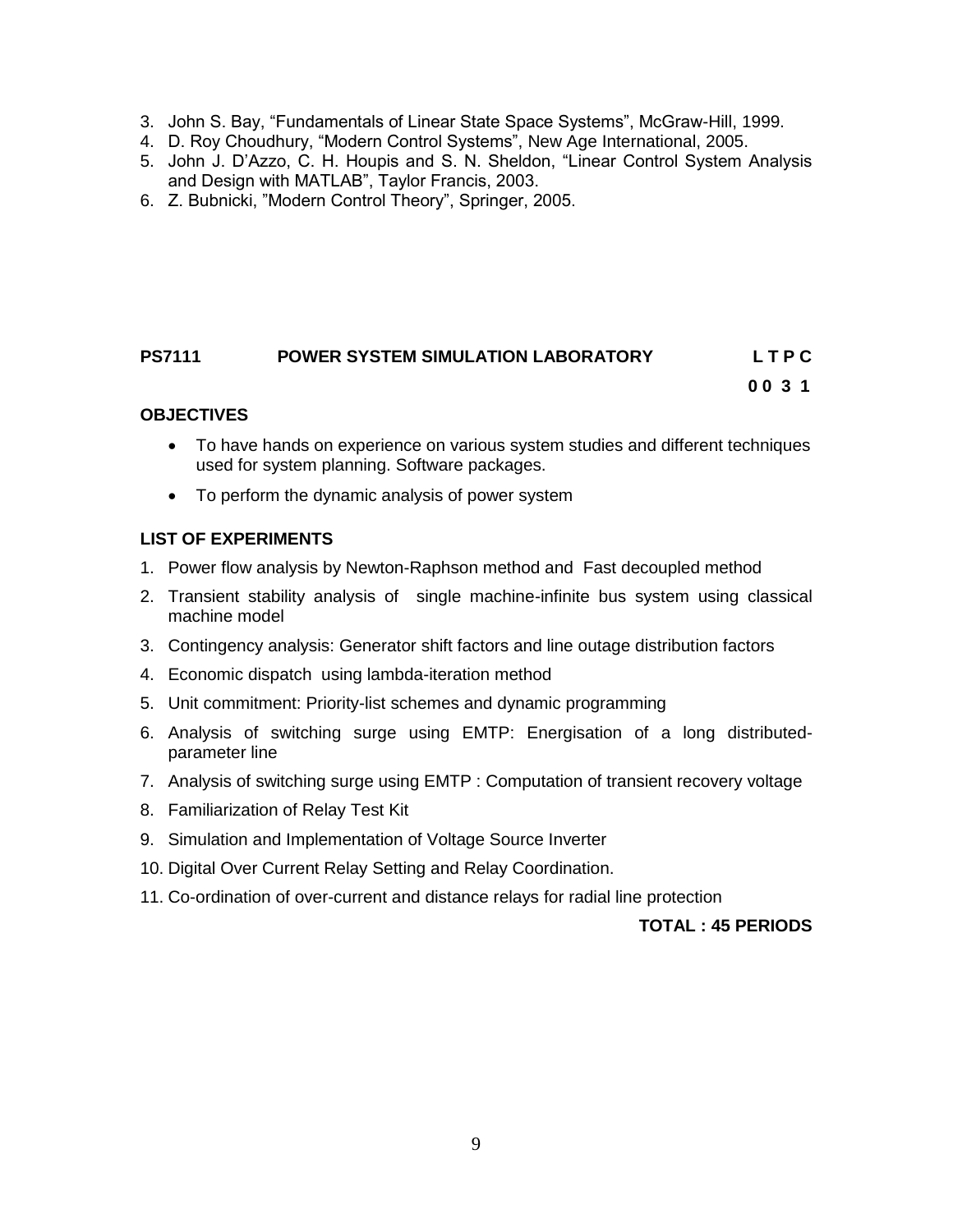| SI.No.                      | <b>Description of Equipment</b>                                                     | <b>Quantity Required</b> |
|-----------------------------|-------------------------------------------------------------------------------------|--------------------------|
| $1_{-}$                     | <b>Personal Computers</b><br>(Intel Core i3, 250 GB, 1 GB RAM)                      | 25                       |
| $\mathcal{P}_{\mathcal{C}}$ | <b>Laser Printer</b>                                                                | 1                        |
| 3.                          | Dot matrix Printer                                                                  | $\mathcal{P}$            |
| 4.                          | Server<br>(Intel Core i3, 4 GB RAM) (High Speed<br>Processor)                       |                          |
| 5.                          | Software: EMTP / ETAP / CYME /<br>MIPOWER / any Power system simulation<br>software | 5 Licenses               |
| 6.                          | Compilers: C, C++, Matlab                                                           | 25 users                 |

#### **Lab requirements**

# **PS7201 POWER SYSTEM DYNAMICS L T P C**

**3 0 0 3**

### **COURSE OBJECTIVES**

- To impart knowledge on dynamic modeling of a synchronous machine in detail
- To describe the modeling of excitation and speed governing system in detail.
- To understand the fundamental concepts of stability of dynamic systems and its classification
- To understand and enhance small signal stability problem of power systems.

#### **UNIT I SYNCHRONOUS MACHINE MODELLING 9**

Schematic Diagram, Physical Description: armature and field structure, machines with multiple pole pairs, mmf waveforms, direct and quadrature axes, Mathematical Description of a Synchronous Machine: Basic equations of a synchronous machine: stator circuit equations, stator self, stator mutual and stator to rotor mutual inductances, dq0 Transformation: flux linkage and voltage equations for stator and rotor in dq0 coordinates, electrical power and torque, physical interpretation of dq0 transformation, Per Unit Representations:  $L_{\text{ad}}$ -reciprocal per unit system and that from power-invariant form of Park"s transformation; Equivalent Circuits for direct and quadrature axes, Steady-state Analysis: Voltage, current and flux-linkage relationships, Phasor representation, Rotor angle, Steady-state equivalent circuit, Computation of steady-state values, Equations of Motion: Swing Equation, calculation of inertia constant, Representation in system studies, Synchronous Machine Representation in Stability Studies: Simplifications for large-scale studies : Neglect of stator  $p\Psi$  terms and speed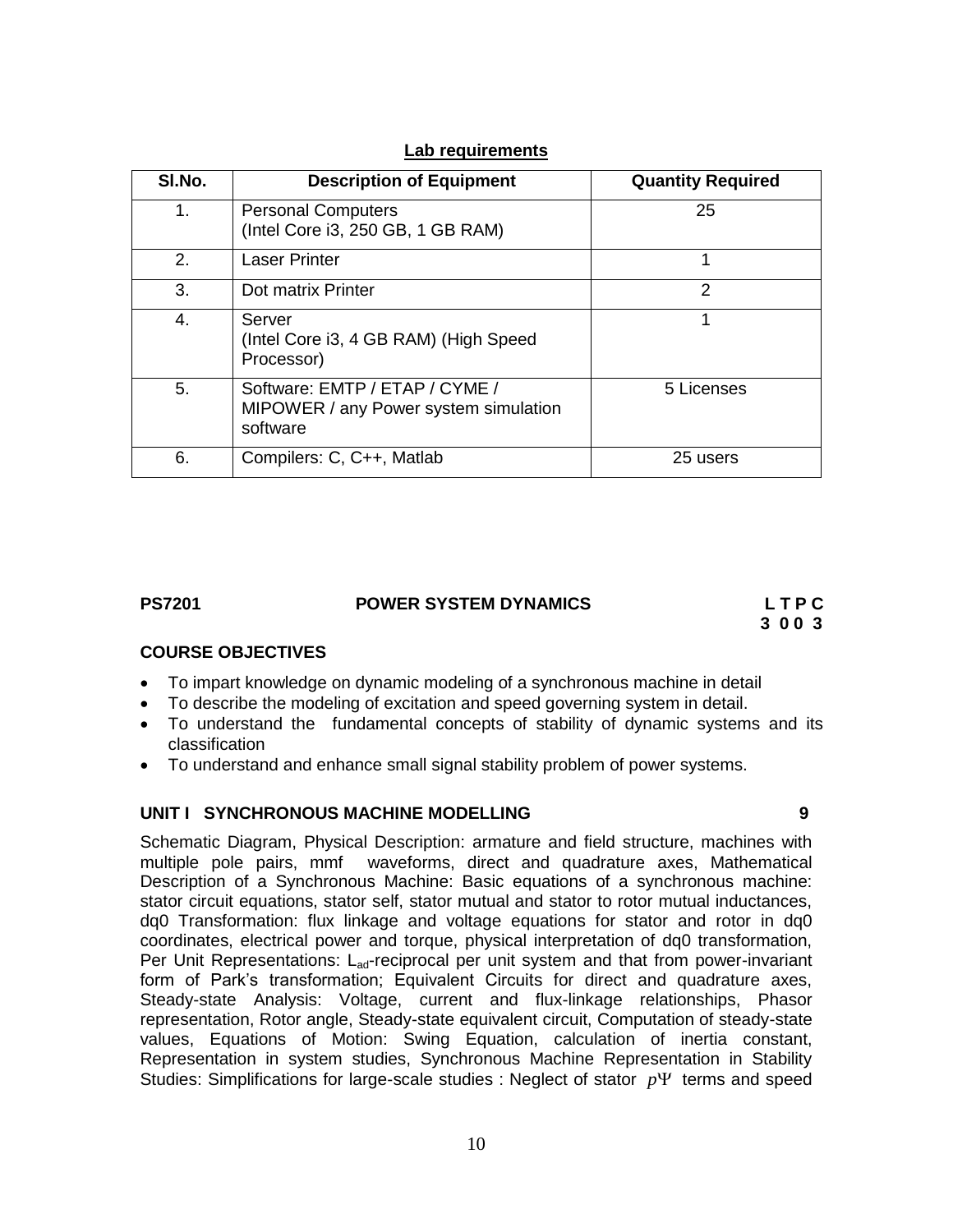variations, Simplified model with amortisseurs neglected: two-axis model with amortisseur windings neglected, classical model.

#### **UNIT II MODELLING OF EXCITATION AND SPEED GOVERNING SYSTEMS 9**

Excitation System Requirements; Elements of an Excitation System; Types of Excitation System; Control and protective functions; IEEE (1992) block diagram for simulation of excitation systems. Turbine and Governing System Modeling: Functional Block Diagram of Power Generation and Control, Schematic of a hydroelectric plant, classical transfer function of a hydraulic turbine (no derivation), special characteristic of hydraulic turbine, electrical analogue of hydraulic turbine, Governor for Hydraulic Turbine: Requirement for a transient droop, Block diagram of governor with transient droop compensation, Steam turbine modeling: Single reheat tandem compounded type only and IEEE block diagram for dynamic simulation; generic speed-governing system model for normal speed/load control function.

#### **UNIT III SMALL-SIGNAL STABILITY ANALYSIS WITHOUT CONTROLLERS 9**

Classification of Stability, Basic Concepts and Definitions: Rotor angle stability, The Stability Phenomena. Fundamental Concepts of Stability of Dynamic Systems: Statespace representation, stability of dynamic system, Linearization, Eigen properties of the state matrix: Eigen values and eigenvectors, modal matrices, Eigen value and stability, mode shape and participation factor. Single-Machine Infinite Bus (SMIB) Configuration: Classical Machine Model stability analysis with numerical example, Effects of Field Circuit Dynamics: synchronous machine, network and linearised system equations, block diagram representation with K-constants; expression for K-constants (no derivation), effect of field flux variation on system stability: analysis with numerical example.

#### **UNIT IV SMALL-SIGNAL STABILITY ANALYSIS WITH CONTROLLERS 9**

Effects Of Excitation System: Equations with definitions of appropriate K-constants and simple thyristor excitation system and AVR, block diagram with the excitation system, analysis of effect of AVR on synchronizing and damping components using a numerical example, Power System Stabilizer: Block diagram with AVR and PSS, Illustration of principle of PSS application with numerical example, Block diagram of PSS with description, system state matrix including PSS, analysis of stability with numerical a example. Multi-Machine Configuration: Equations in a common reference frame, equations in individual machine rotor coordinates, illustration of formation of system state matrix for a two-machine system with classical models for synchronous machines, illustration of stability analysis using a numerical example. Principle behind small-signal stability improvement methods: delta-omega and delta P-omega stabilizers.

#### **UNIT V ENHANCEMENT OF SMALL SIGNAL STABILITY 9**

Power System Stabilizer – Stabilizer based on shaft speed signal (delta omega) – Delta –P-Omega stabilizer-Frequency-based stabilizers – Digital Stabilizer – Excitation control design – Exciter gain – Phase lead compensation – Stabilizing signal washout stabilizer gain – Stabilizer limits

#### **TOTAL : 45 PERIODS**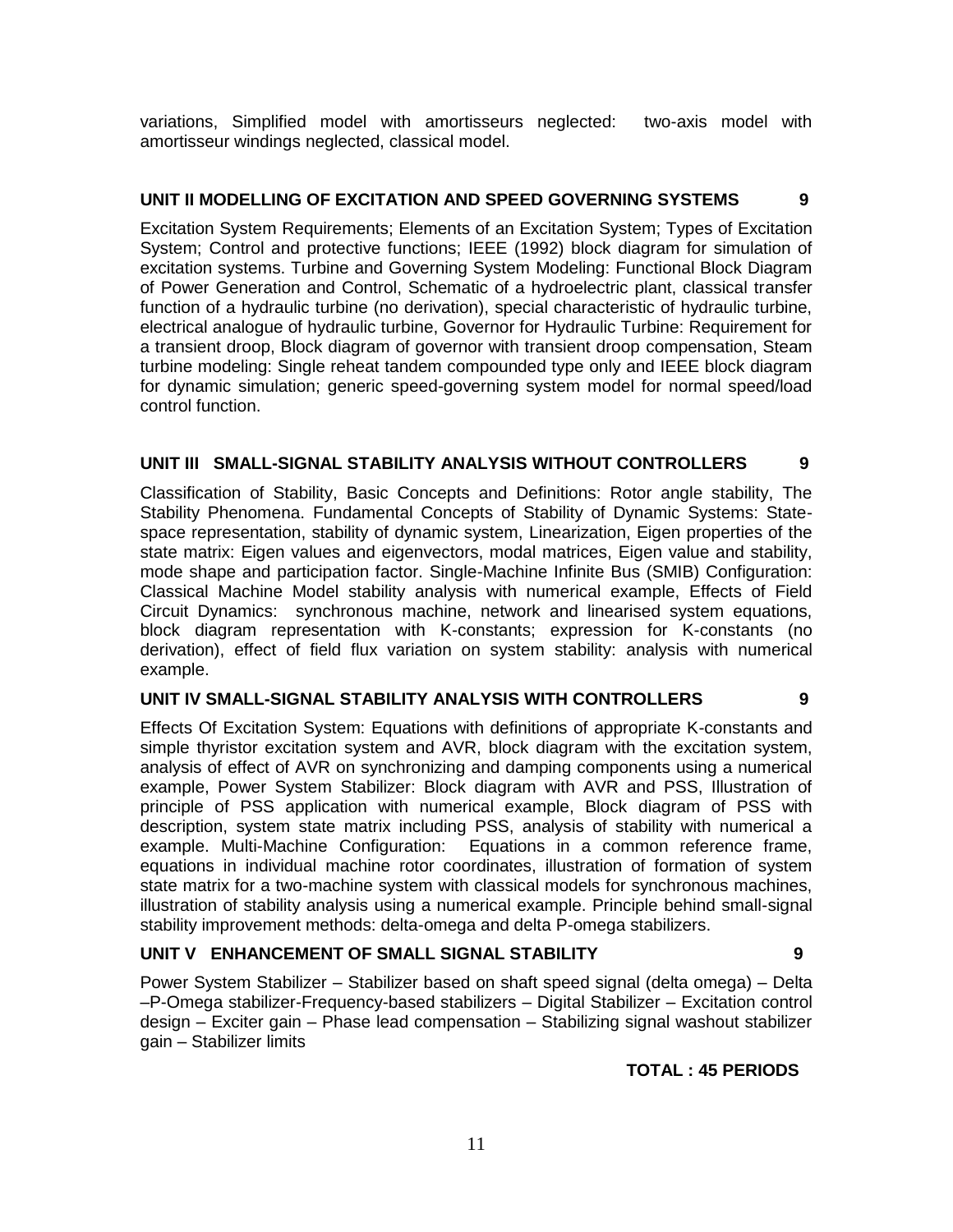#### **REFERENCES:**

- 1. P. W. Sauer and M. A. Pai," Power System Dynamics and Stability", Stipes Publishing Co, 2007
- 2. IEEE Committee Report, "Dynamic Models for Steam and Hydro Turbines in Power System Studies", IEEE Trans., Vol.PAS-92, pp 1904-1915, November/December, 1973. on Turbine-Governor Model.
- 3. P.M Anderson and A.A Fouad, "Power System Control and Stability", Iowa State University Press, Ames, Iowa, 1978.
- 4. R.Ramunujam," Power System Dynamics Analysis and Simulation, PHI Learning Private Limited, New Delhi, 2009
- 5.. P. Kundur, "Power System Stability and Control", McGraw-Hill, 1993.

#### **PS7202 FLEXIBLE AC TRANSMISSION SYSTEMS L T P C**

### **3 0 0 3**

#### **OBJECTIVES**

- To emphasis the need for FACTS controllers.
- To learn the characteristics, applications and modeling of series and shunt FACTS controllers.
- To analyze the interaction of different FACTS controller and perform control coordination

#### **UNIT I INTRODUCTION 9**

Review of basics of power transmission networks-control of power flow in AC transmission line- Analysis of uncompensated AC Transmission line- Passive reactive power compensation: Effect of series and shunt compensation at the mid-point of the line on power transfer- Need for FACTS controllers- types of FACTS controllers.

#### **UNIT II STATIC VAR COMPENSATOR (SVC) 9**

Configuration of SVC- voltage regulation by SVC- Modelling of SVC for load flow analysis- Modelling of SVC for stability studies-Design of SVC to regulate the mid-point voltage of a SMIB system- Applications: transient stability enhancement and power oscillation damping of SMIB system with SVC connected at the mid-point of the line.

#### **UNIT III THYRISTOR AND GTO THYRISTOR CONTROLLED SERIES**

#### **CAPACITORS (TCSC and GCSC) 9**

Concepts of Controlled Series Compensation – Operation of TCSC and GCSC-Analysis of TCSC-GCSC – Modelling of TCSC and GCSC for load flow studiesmodeling TCSC and GCSC for stability studied- Applications of TCSC and GCSC.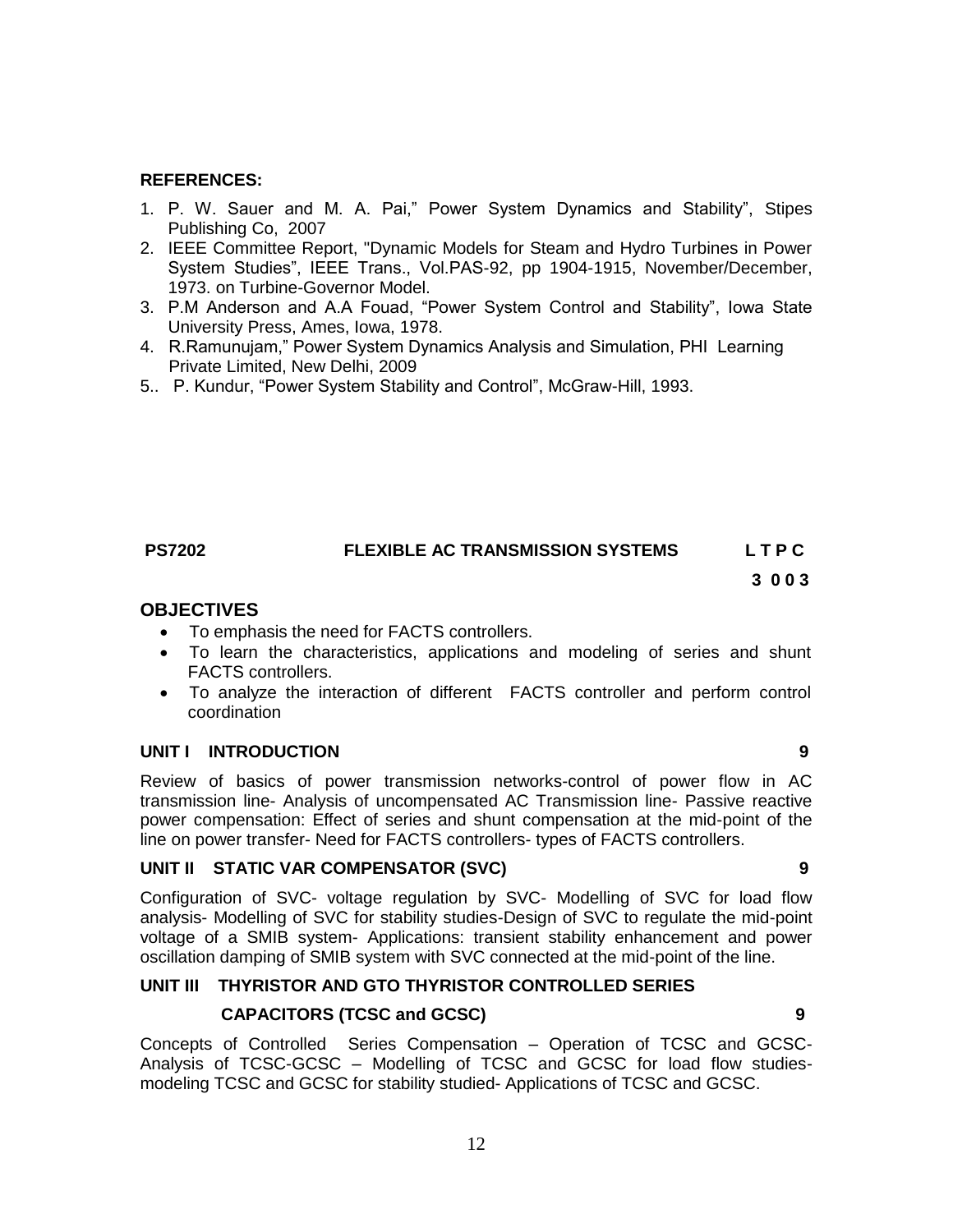#### **UNIT IV VOLTAGE SOURCE CONVERTER BASED FACTS CONTROLLERS 9**

Static synchronous compensator(STATCOM)- Static synchronous series compensator(SSSC)- Operation of STATCOM and SSSC-Power flow control with STATCOM and SSSC- Modelling of STATCOM and SSSC for power flow and transient stability studies –operation of Unified and Interline power flow controllers(UPFC and IPFC)- Modelling of UPFC and IPFC for load flow and transient stability studies-Applications.

#### **UNIT V CONTROLLERS AND THEIR COORDINATION 9**

FACTS Controller interactions – SVC–SVC interaction - co-ordination of multiple controllers using linear control techniques – Quantitative treatment of control coordination.

#### **TOTAL : 45 PERIODS**

#### **REFERENCES:**

- 1. A.T.John, "Flexible AC Transmission System", Institution of Electrical and Electronic Engineers (IEEE), 1999.
- 2. Narain G.Hingorani, Laszio. Gyugyl, "Understanding FACTS Concepts and Technology of Flexible AC Transmission System", Standard Publishers, Delhi 2001.
- 3. V. K.Sood, "HVDC and FACTS controllers- Applications of Static Converters in Power System", 2004, Kluwer Academic Publishers.
- 4. Mohan Mathur, R., Rajiv. K. Varma, "Thyristor Based Facts Controllers for Electrical Transmission Systems", IEEE press and John Wiley & Sons, Inc.
- 5. K.R.Padiyar," FACTS Controllers in Power Transmission and Distribution", New Age International(P) Ltd., Publishers New Delhi, Reprint 2008,

# **PS7203 ADVANCED POWER SYSTEM PROTECTION L T P C**

 **3 0 0 3**

#### **OBJECTIVES**

- To illustrate concepts of transformer protection
- To describe about the various schemes of Over current protection
- To analyse distance and carrier protection
- To familiarize the concepts of Busbar protection and Numerical protection

#### **UNIT I OVER CURRENT PROTECTION 9**

Zones of protection – Primary and Backup protection – operating principles and Relay Construction - Time – Current characteristics-Current setting – Time setting-Over current protective schemes - Reverse power or directional relay - Protection of parallel feeders - Protection of ring feeders - Earth fault and phase fault protection -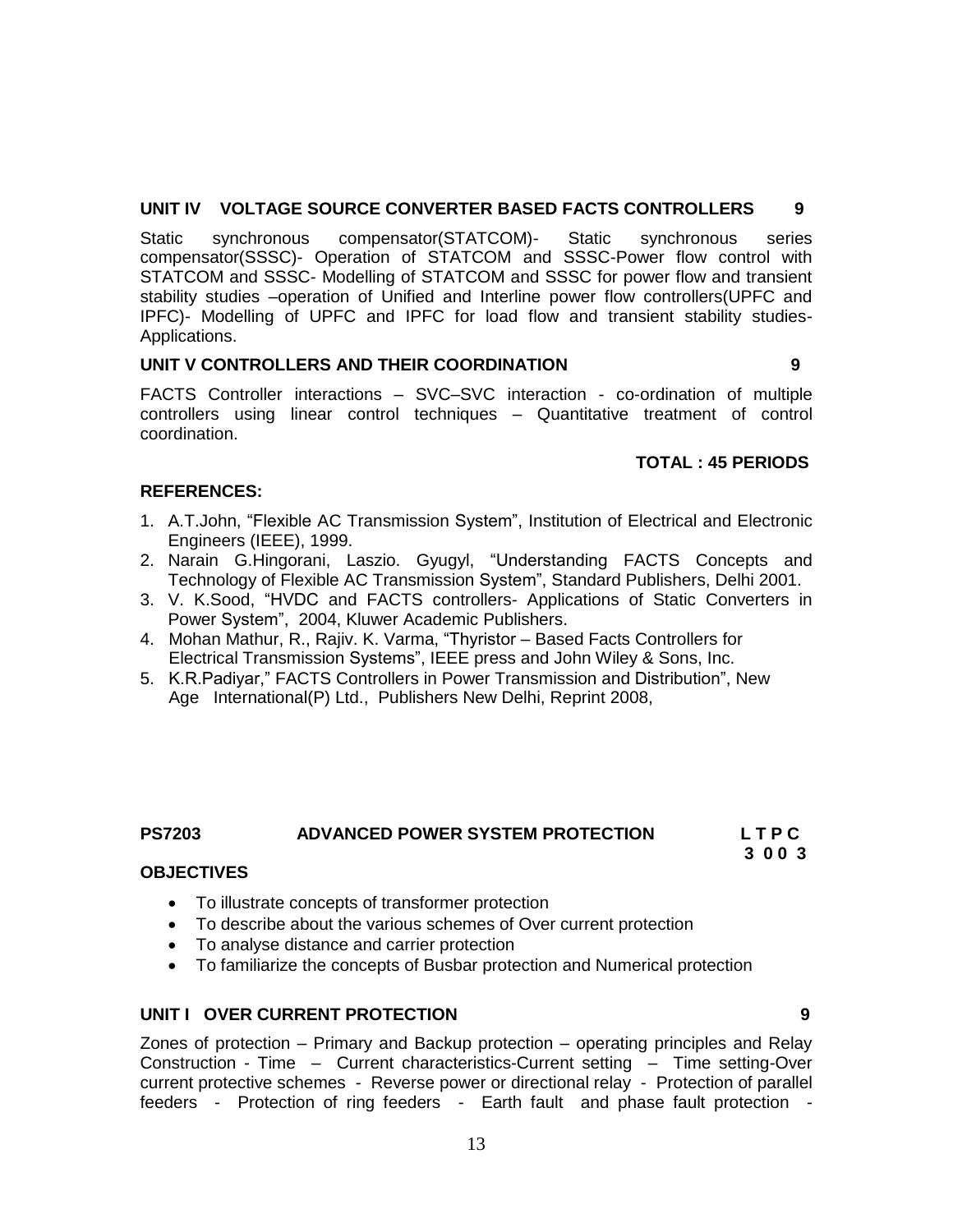Combined Earth fault and phase fault protection scheme - Phase fault protective scheme directional earth fault relay - Static over current relays; numerical example for a radial feeder

#### **UNIT II EQUIPMENT PROTECTION 9**

Types of transformers – Phasor diagram for a three – Phase transformer-Equivalent circuit of transformer – Types of faults in transformers- Over – current protection Percentage Differential Protection of Transformers - Inrush phenomenon-High resistance Ground Faults in Transformers - Inter-turn faults in transformers - Incipient faults in transformers - Phenomenon of over-fluxing in transformers - Transformer protection application chart .Generator protection: Electrical circuit of the generator – Various faults and abnormal operating conditions-stator faults-rotor faults –Abnormal operating conditions; numerical examples for typical transformer and generator protection schemes

#### **UNIT III DISTANCE AND CARRIER PROTECTION OF TRANSMISSION LINES 9**

Drawback of over – Current protection – Introduction to distance relay – Simple impedance relay  $-$  Reactance relay  $-$  mho relays comparison of distance relay  $-$ Distance protection of a three – Phase line-reasons for inaccuracy of distance relay reach - Three stepped distance protection - Trip contact configuration for the three -Stepped distance protection - Three-stepped protection of three-phase line against all ten shunt faults - Impedance seen from relay side - Three-stepped protection of double end fed lines-need for carrier – Aided protection – Various options for a carrier –Coupling and trapping the carrier into the desired line section - Unit type carrier aided directional comparison relaying – Carrier aided distance schemes for acceleration of zone ΙΙ.; numerical example for a typical distance protection scheme for a transmission line.

#### **UNIT IV BUSBAR PROTECTION 9**

Introduction – Differential protection of busbars-external and internal fault - Actual behaviors of a protective CT - Circuit model of a saturated CT - External fault with one CT saturation :need for high impedance – Minimum internal fault that can be detected by the high  $-$  Stability ratio of high impedance busbar differential scheme Supervisory relay-protection of three – Phase busbars-Numerical examples on design of high impedance busbar differential scheme.

#### **UNIT V NUMERICAL PROTECTION 9**

Introduction–Block diagram of numerical relay - Sampling theorem- Correlation with a reference wave–Least error squared (LES) technique-Digital filtering-numerical over - Current protection–Numerical transformer differential protection-Numerical distance protection of transmission line

#### **TOTAL : 45 PERIODS**

#### **REFERENCES**

- 1. P.Kundur, "Power System Stability and Control", McGraw-Hill, 1993.
- 2. Protective Relaying for Power System II Stanley Horowitz ,IEEE press , New York, 2008
- 3. T.S.M. Rao, Digital Relay / Numerical relays , Tata McGraw Hill, New Delhi, 1989
- 4. Y.G. Paithankar and S.R Bhide, "Fundamentals of Power System Protection", Prentice-Hall of India, 2003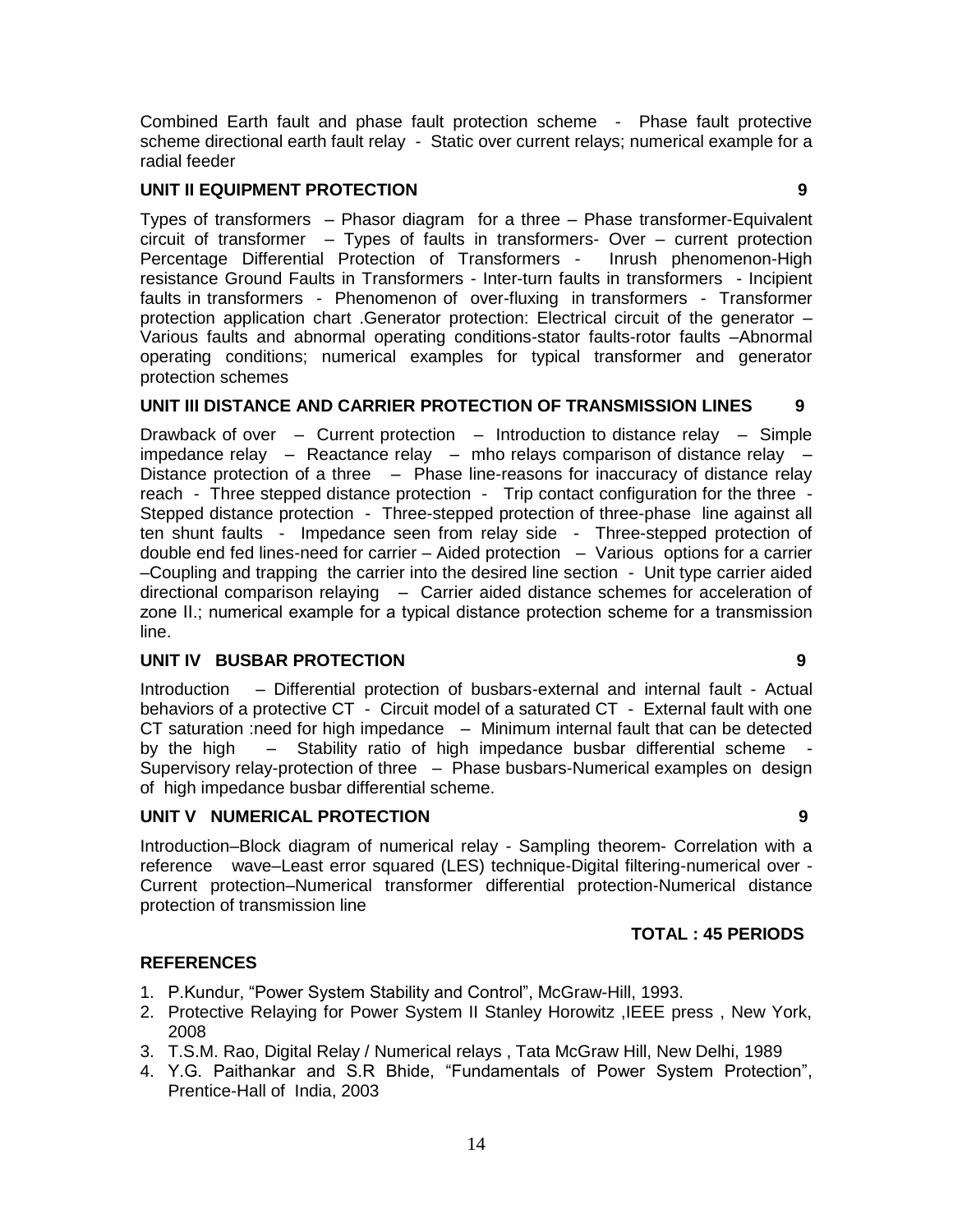5. Badri Ram and D.N. Vishwakarma, "Power System Protection and Switchgear", Tata McGraw- Hill Publishing Company, 2002.

#### **PS7204 RESTRUCTURED POWER SYSTEM LT PC**

 **3 0 0 3**

**OBJECTIVES**

- To Introduce the restructuring of power industry and market models.
- To impart knowledge on fundamental concepts of congestion management.
- To analyze the concepts of locational marginal pricing and financial transmission rights.
- To Illustrate about various power sectors in India

#### **UNIT I INTRODUCTION TO RESTRUCTURING OF POWER INDUSTRY 9**

Introduction: Deregulation of power industry, Restructuring process, Issues involved in deregulation, Deregulation of various power systems – Fundamentals of Economics: Consumer behavior, Supplier behavior, Market equilibrium, Short and long run costs, Various costs of production – Market models: Market models based on Contractual arrangements, Comparison of various market models, Electricity vis  $-$  a  $-$  vis other commodities, Market architecture, Case study.

#### **UNIT II TRANSMISSION CONGESTION MANAGEMENT 9**

Introduction: Definition of Congestion, reasons for transfer capability limitation, Importance of congestion management, Features of congestion management – Classification of congestion management methods – Calculation of ATC - Non – market methods – Market methods – Nodal pricing – Inter zonal and Intra zonal congestion management – Price area congestion management – Capacity alleviation method.

#### **UNIT III LOCATIONAL MARGINAL PRICES AND FINANCIAL**

#### **TRANSMISSION RIGHTS 9**

Mathematical preliminaries: - Locational marginal pricing– Lossless DCOPF model for LMP calculation – Loss compensated DCOPF model for LMP calculation – ACOPF model for LMP calculation – Financial Transmission rights – Risk hedging functionality - Simultaneous feasibility test and revenue adequency – FTR issuance process: FTR auction, FTR allocation – Treatment of revenue shortfall – Secondary trading of FTRs – Flow gate rights – FTR and market power - FTR and merchant transmission investment.

# **UNIT IV ANCILLARY SERVICE MANAGEMENT AND PRICING OF TRANSMISSION**

#### **NETWORK 9**

Introduction of ancillary services – Types of Ancillary services – Classification of Ancillary services – Load generation balancing related services – Voltage control and reactive power support devices – Black start capability service - How to obtain ancillary service –Co-optimization of energy and reserve services - International comparison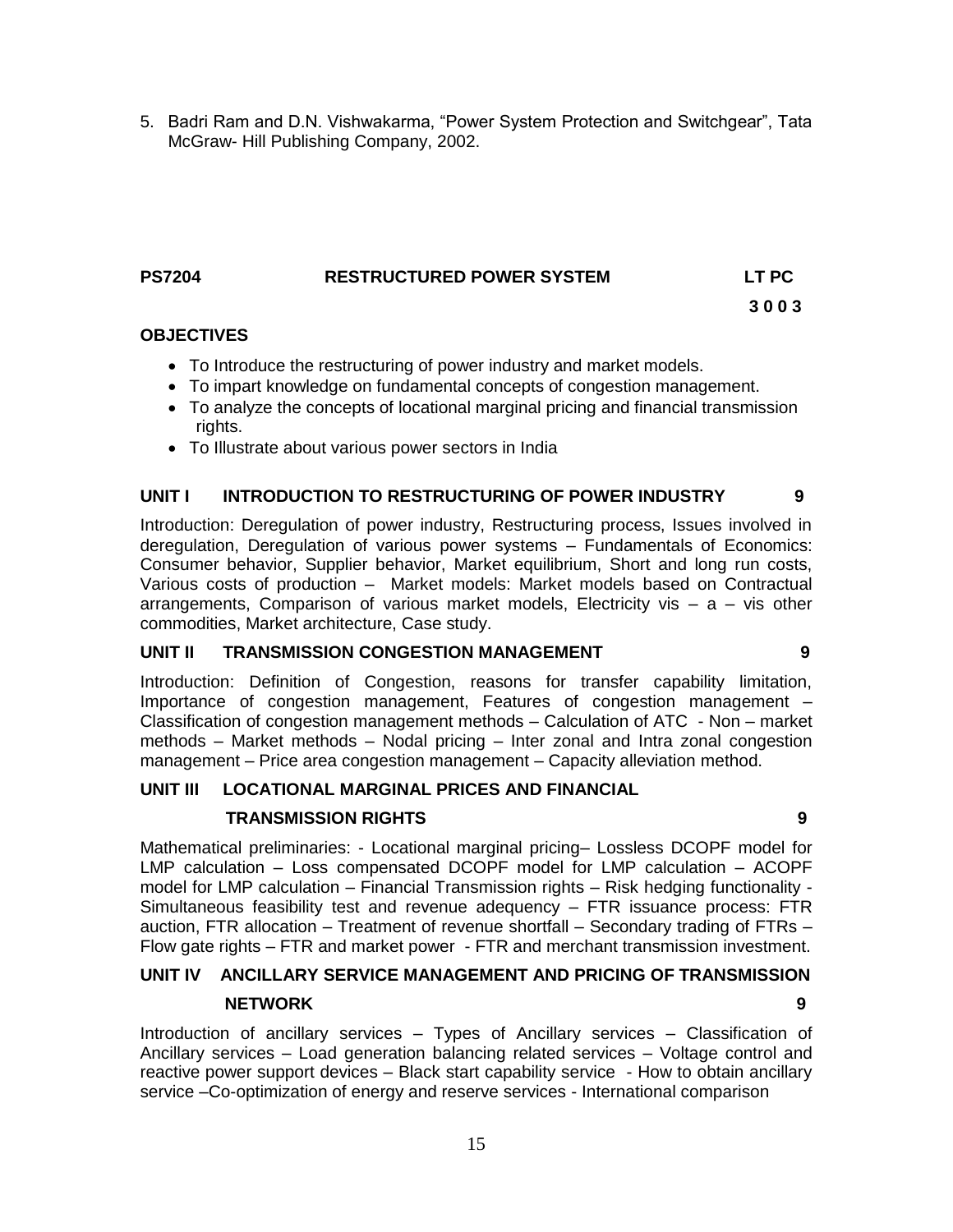Transmission pricing – Principles – Classification – Rolled in transmission pricing methods – Marginal transmission pricing paradigm – Composite pricing paradigm – Merits and demerits of different paradigm.

#### **UNIT V REFORMS IN INDIAN POWER SECTOR 9**

Introduction – Framework of Indian power sector – Reform initiatives - Availability based tariff – Electricity act 2003 – Open access issues – Power exchange – Reforms in the near future

#### **TOTAL : 45 PERIODS**

### **REFERENCES**

- 1. Sally Hunt," Making competition work in electricity", , John Willey and Sons Inc. 2002
- 2. Steven Stoft," Power system economics: designing markets for electricity", John Wiley & Sons, 2002.
- 3. Mohammad Shahidehpour, Muwaffaq Alomoush, Marcel Dekker, "Restructured electrical power systems: operation, trading and volatility" Pub., 2001
- 4. Kankar Bhattacharya, Jaap E. Daadler, Math H.J. Boolen," Operation of restructured power systems", Kluwer Academic Pub., 2001.

# **PS7211 ADVANCED POWER SYSTEM SIMULATION LABORATORY L T P C 0 0 3 1**

#### **OBJECTIVES**

- To analyze the effect of FACTS controllers by performing steady state analysis.
- To have hands on experience on different wind energy conversion technologies

#### **LIST OF EXPERIMENTS**

- 1. Small-signal stability analysis of single machine-infinite bus system using classical machine model
- 2. Small-signal stability analysis of multi-machine configuration with classical machine model
- 3. Induction motor starting analysis
- 4. Load flow analysis of two-bus system with STATCOM
- 5. Transient analysis of two-bus system with STATCOM
- 6. Available Transfer Capability calculation using an existing load flow program
- 7. Study of variable speed wind energy conversion system- DFIG
- 8. Study of variable speed wind energy conversion system- PMSG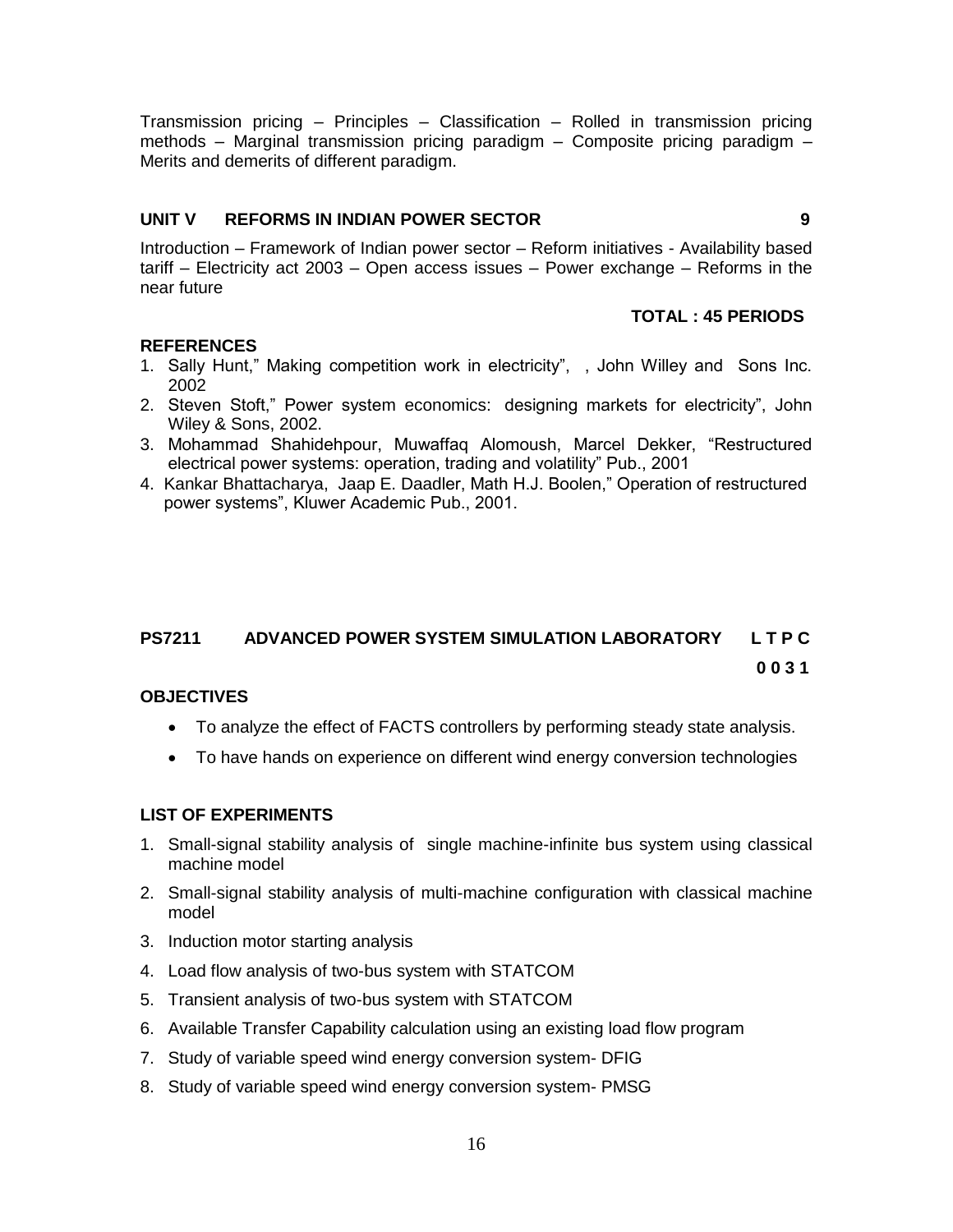- 9. Computation of harmonic indices generated by a rectifier feeding a R-L load
- 10. Design of active filter for mitigating harmonics.

# **TOTAL: 45 PERIODS**

# **Lab Requirements**

| SI.No.  | <b>Description of Equipment</b>                                                                                      | <b>Quantity Required</b> |
|---------|----------------------------------------------------------------------------------------------------------------------|--------------------------|
| $1_{-}$ | <b>Personal Computers</b><br>(Intel Core i3, 250 GB, 1 GB RAM)                                                       | 25                       |
| 2.      | <b>Laser Printer</b>                                                                                                 | 1                        |
| 3.      | Dot matrix Printer                                                                                                   | $\mathcal{P}$            |
| 4.      | Server<br>(Intel Core i3, 4 GB RAM) (High Speed<br>Processor)                                                        | 1                        |
| 5.      | Software:<br>1. Any Power system simulation package like<br>ETAP / MIPOWER                                           | 5 Licenses               |
|         | 2. Any Power system simulation package for<br>dynamic studies like EUROSTAG (or) own<br>source code can be developed | 5 Licenses               |
| 6.      | Compilers: C, C++, Matlab                                                                                            | 25 users                 |

| <b>PS7311</b> | <b>PROJECT WORK (PHASE I)</b>  | 0 0 12 6 | LT P C                       |  |
|---------------|--------------------------------|----------|------------------------------|--|
| <b>PS7411</b> | <b>PROJECT WORK (PHASE II)</b> |          | L T P C<br>$0 \t0 \t24 \t12$ |  |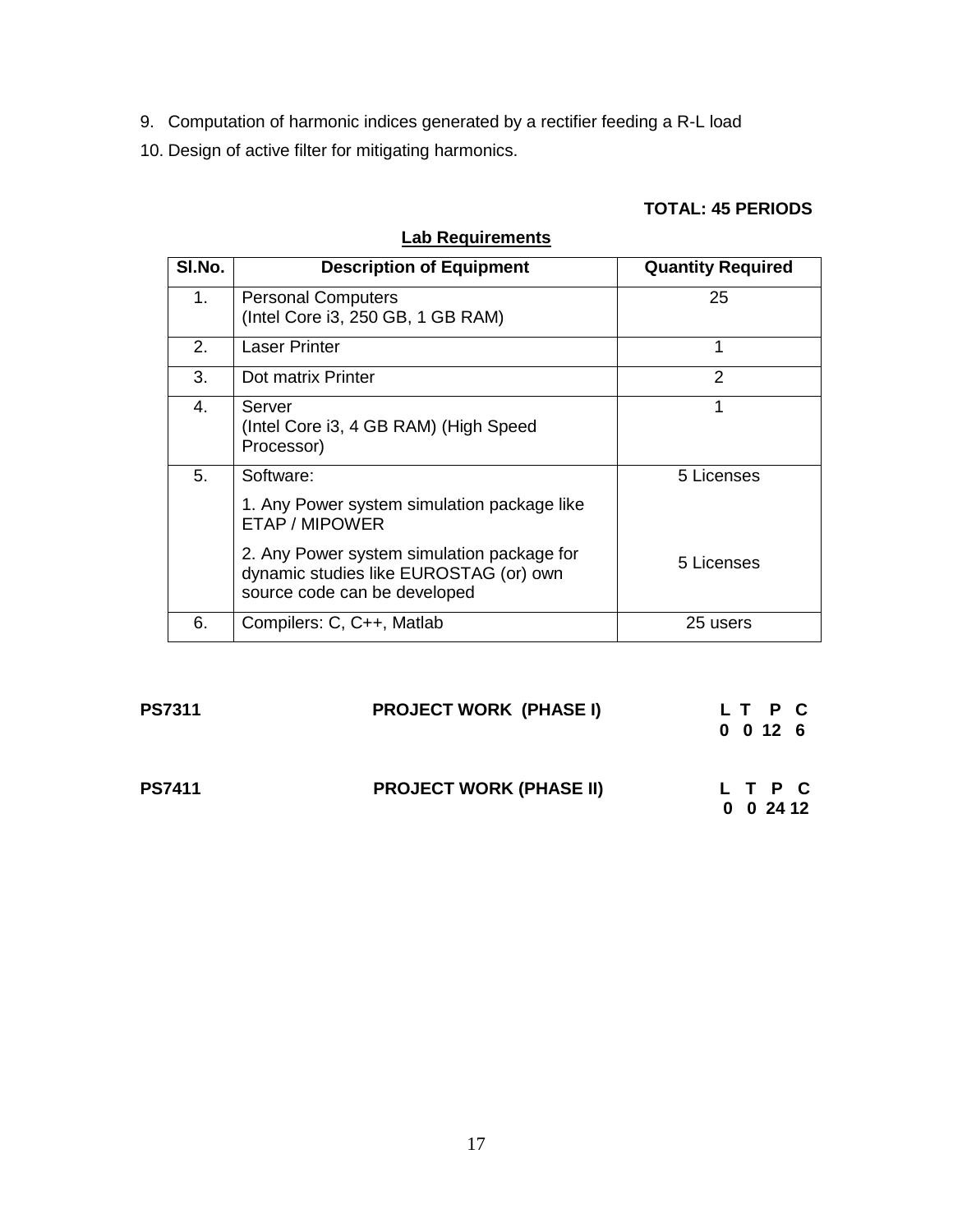### **ET7102 MICROCONTROLLER BASED SYSTEM DESIGN L T P C**

#### **OBJECTIVES**

- To expose the students to the fundamentals of microcontroller based systemdesign.
- To teach I/O and RTOS role on microcontroller.
- To impart knowledge on PIC Microcontroller based system design.
- To introduce Microchip PIC 8 bit peripheral system Design
- To give case study experiences for microcontroller based applications.

#### **UNIT I 8051 ARCHITECTURE 9**

Architecture – memory organization – addressing modes – instruction set – Timers - Interrupts - I/O ports, Interfacing I/O Devices – Serial Communication.

#### **UNIT II 8051 PROGRAMMING 9**

Assembly language programming – Arithmetic Instructions – Logical Instructions –Single bit Instructions – Timer Counter Programming – Serial Communication Programming Interrupt Programming – RTOS for 8051 – RTOSLite – FullRTOS – Task creation and run – LCD digital clock/thermometer using FullRTOS

#### **UNIT III PIC MICROCONTROLLER 9**

Architecture – memory organization – addressing modes – instruction set – PIC progrmming in Assembly & C –I/O port, Data Conversion, RAM & ROM Allocation, Timer programming, MP-LAB.

#### **UNIT IV PERIPHERAL OF PIC MICROCONTROLLER 9**

Timers – Interrupts, I/O ports- I2C bus-A/D converter-UART- CCP modules -ADC, DAC and Sensor Interfacing –Flash and EEPROM memories.

#### **UNIT V SYSTEM DESIGN – CASE STUDY 9**

Interfacing LCD Display – Keypad Interfacing - Generation of Gate signals for converters and Inverters - Motor Control – Controlling DC/ AC appliances – Measurement of frequency - Stand alone Data Acquisition System.

#### **REFERENCES:**

- 1. Muhammad Ali Mazidi, Rolin D. Mckinlay, Danny Causey " PIC Microcontroller and Embedded Systems using Assembly and C for PIC18", Pearson Education 2008
- 2. John Iovine, "PIC Microcontroller Project Book ", McGraw Hill 2000
- 3. Myke Predko, "Programming and customizing the 8051 microcontroller", Tata McGraw Hill 2001.
- 4. Muhammad Ali Mazidi, Janice G. Mazidi and Rolin D. McKinlay, "The 8051 Microcontroller and Embedded Systems" Prentice Hall, 2005.
- 5 Rajkamal,".Microcontrollers-Architecture,Programming,Interfacing & System Design",2ed,Pearson,2012.
- 6. I Scott Mackenzie and Raphael C.W. Phan, "The Micro controller", Pearson, Fourth edition 2012

# **TOTAL : 45 PERIODS**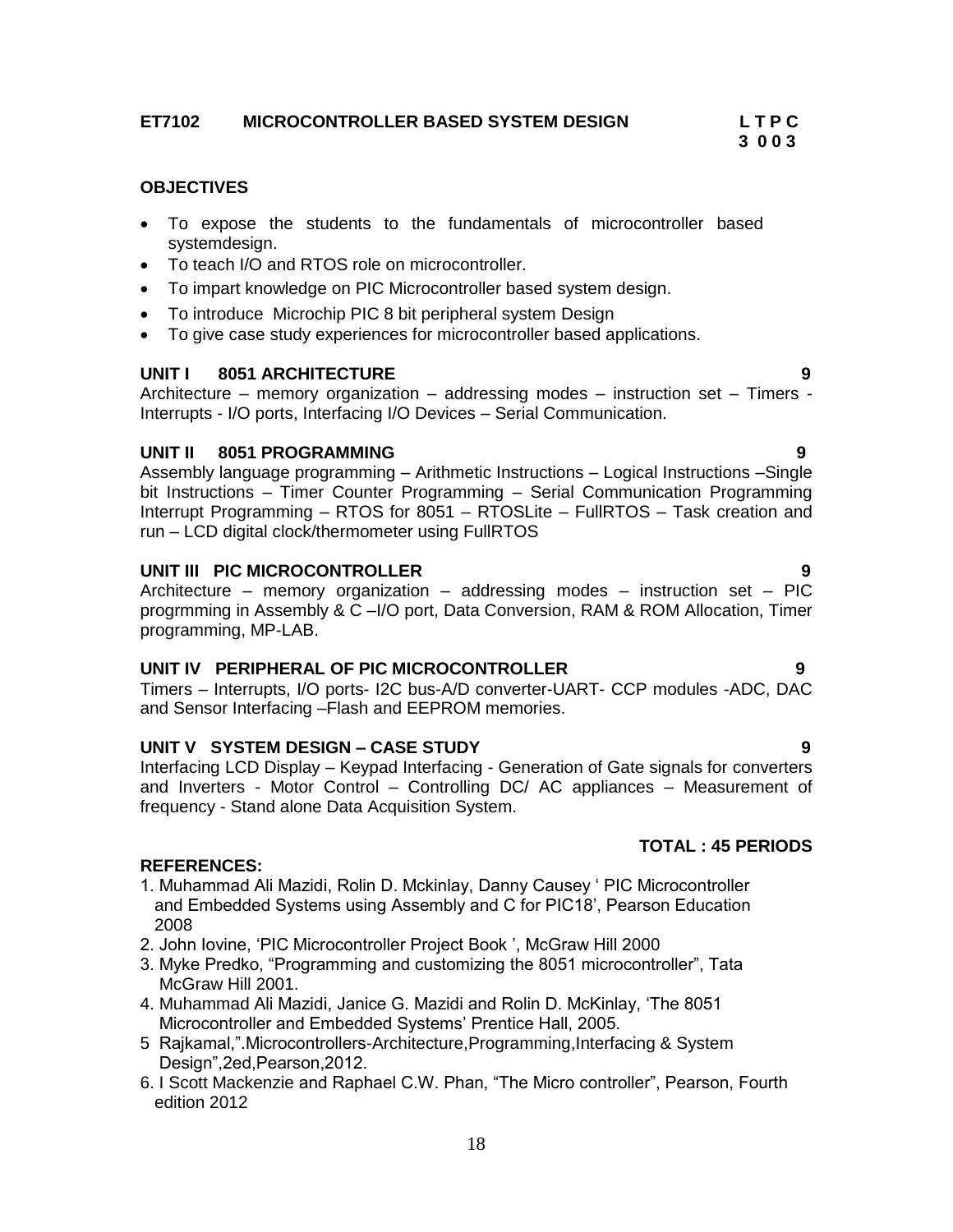**PX7101 ANALYSIS OF ELECTRICAL MACHINES L T P C** 

### **OBJECTIVES:**

- To provide knowledge about the fundamentals of magnetic circuits, energy, force and torque of multi-excited systems.
- To analyze the steady state and dynamic state operation of DC machine through mathematical modeling and simulation in digital computer.
- To provide the knowledge of theory of transformation of three phase variables to two phase variables.
- To analyze the steady state and dynamic state operation of three-phase induction machines using transformation theory based mathematical modeling and digital computer simulation.
- To analyze the steady state and dynamic state operation of three-phase synchronous machines using transformation theory based mathematical modeling and digital computer simulation.

#### **UNITI PRINCIPLES OF ELECTROMAGNETIC ENERGY CONVERSION 9**

Magnetic circuits, permanent magnet, stored magnetic energy, co-energy - force and torque in singly and doubly excited systems – machine windings and air gap mmf winding inductances and voltage equations.

#### **UNIT II DC MACHINES 9**

Elementary DC machine and analysis of steady state operation - Voltage and torque equations – dynamic characteristics of permanent magnet and shunt d.c. motors – Time domain block diagrams - solution of dynamic characteristic by Laplace transformation – digital computer simulation of permanent magnet and shunt D.C. machines.

#### **UNIT III REFERENCE FRAME THEORY 9**

Historical background – phase transformation and commutator transformation – transformation of variables from stationary to arbitrary reference frame - variables observed from several frames of reference.

#### **UNIT IV INDUCTION MACHINES 9**

Three phase induction machine, equivalent circuit and analysis of steady state operation – free acceleration characteristics – voltage and torque equations in machine variables and arbitrary reference frame variables – analysis of dynamic performance for load torque variations – digital computer simulation.

#### **UNIT V SYNCHRONOUS MACHINES 9**

Three phase synchronous machine and analysis of steady state operation - voltage and torque equations in machine variables and rotor reference frame variables (Park"s equations) – analysis of dynamic performance for load torque variations – digital computer simulation.

#### **TOTAL : 45 PERIODS**

### **REFERENCES**

1. Paul C.Krause, Oleg Wasyzczuk, Scott S, Sudhoff, "Analysis of Electric Machinery and Drive Systems", John Wiley, Second Edition, 2010.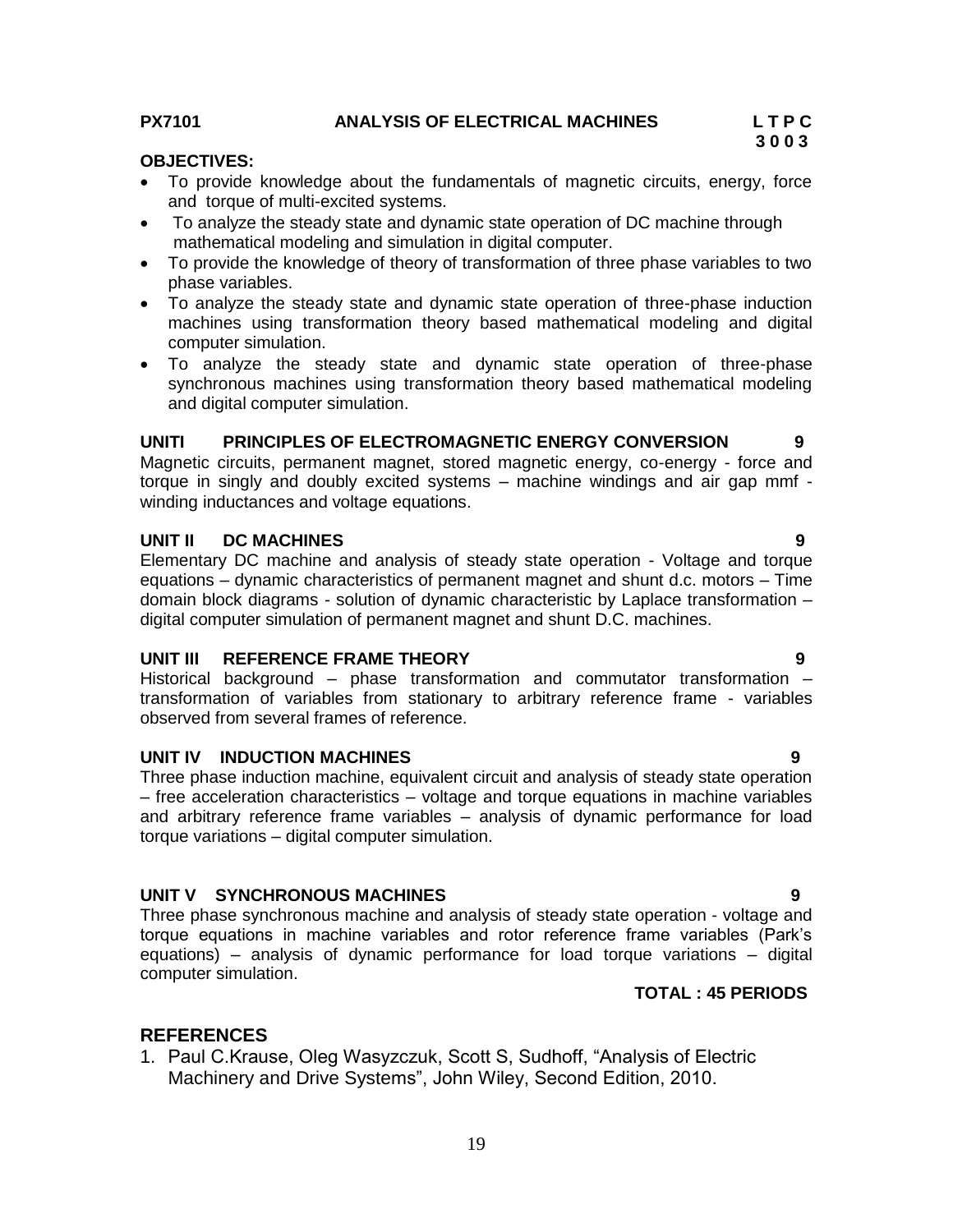- 2. P S Bimbhra, "Generalized Theory of Electrical Machines", Khanna Publishers, 2008.
- 3. A.E, Fitzgerald, Charles Kingsley, Jr, and Stephan D, Umanx, " Electric Machinery", Tata McGraw Hill, 5<sup>th</sup> Edition, 1992

#### **PX7103 ANALYSIS AND DESIGN OF INVERTERS L T P C 3 0 0 3**

#### **OBJECTIVES :**

- To Provide the electrical circuit concepts behind the different working modes of inverters so as to enable deep understanding of their operation.
- To equip with required skills to derive the criteria for the design of power converters for UPS,Drives etc.,
- Ability to analyse and comprehend the various operating modes of different configurations of power converters.
- Ability to design different single phase and three phase inverters.

#### **UNIT I SINGLE PHASE INVERTERS 12**

Introduction to self commutated switches : MOSFET and IGBT - Principle of operation of half and full bridge inverters – Performance parameters – Voltage control of single phase inverters using various PWM techniques – various harmonic elimination techniques – forced commutated Thyristor inverters – Design of UPS

#### **UNIT II THREE PHASE VOLTAGE SOURCE INVERTERS 9**

180 degree and 120 degree conduction mode inverters with star and delta connected loads – voltage control of three phase inverters: single, multi pulse, sinusoidal, space vector modulation techniques – Application to drive system

#### **UNIT III CURRENT SOURCE INVERTERS 9**

Operation of six-step thyristor inverter – inverter operation modes – load – commutated inverters – Auto sequential current source inverter (ASCI) – current pulsations – comparison of current source inverter and voltage source inverters – PWM techniques for current source inverters.

#### **UNIT IV MULTILEVEL & BOOST INVERTERS 9**

Multilevel concept – diode clamped – flying capacitor – cascade type multilevel inverters - Comparison of multilevel inverters - application of multilevel inverters – PWM techniques for MLI – Single phase & Three phase Impedance source inverters .

#### **UNIT V RESONANT INVERTERS 6**

Series and parallel resonant inverters - voltage control of resonant inverters – Class E resonant inverter – resonant DC – link inverters.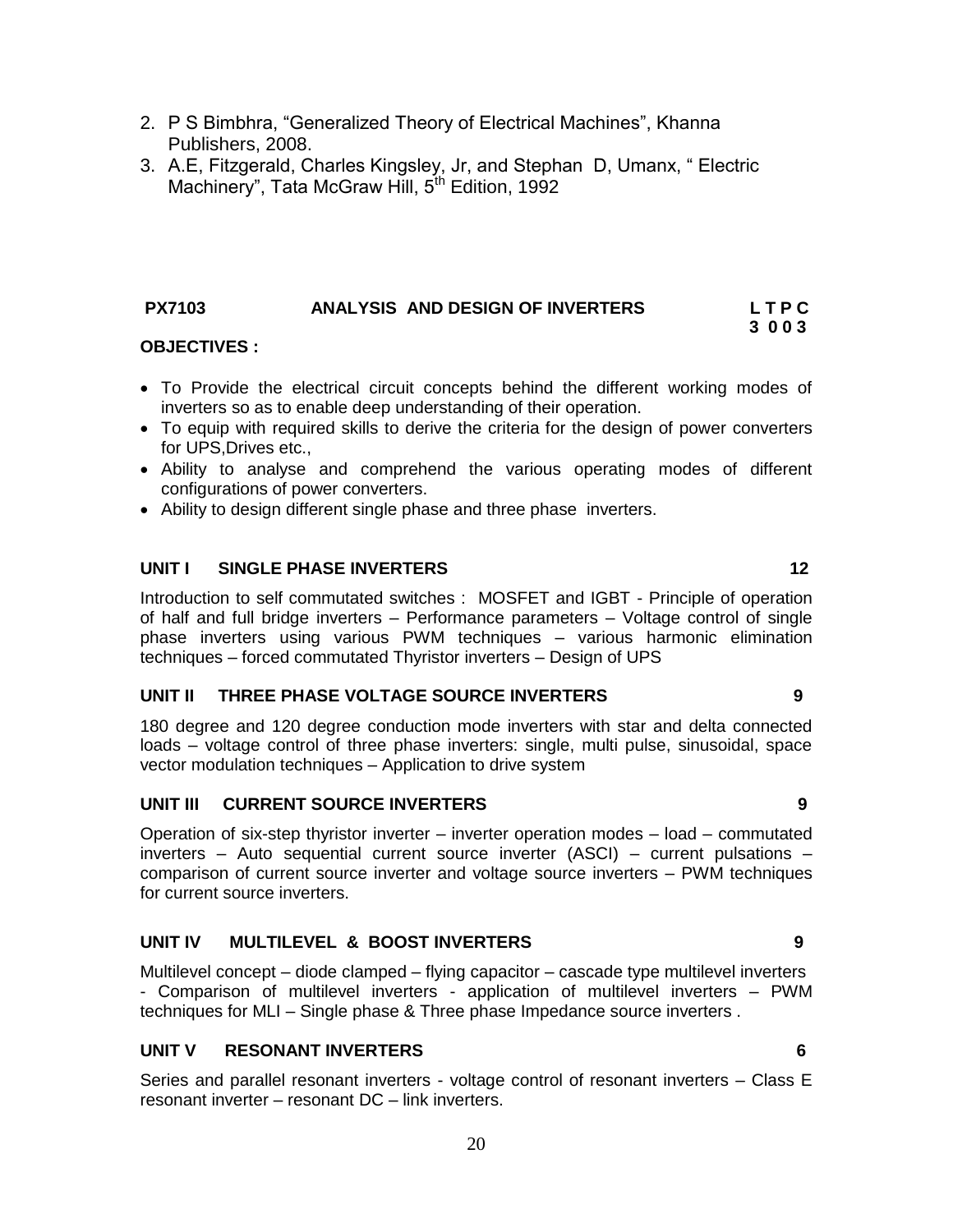### **REFERENCES**

- 1. Rashid M.H., "Power Electronics Circuits, Devices and Applications ", Prentice Hall India, Third Edition, New Delhi, 2004.
- 2. Jai P.Agrawal, "Power Electronics Systems", Pearson Education, Second Edition, 2002.
- 3. Bimal K.Bose "Modern Power Electronics and AC Drives", Pearson Education, Second Edition, 2003.
- 4. Ned Mohan,T.M Undeland and W.P Robbin, "Power Electronics: converters, Application and design" John Wiley and sons.Wiley India edition, 2006.
- 5. Philip T. krein, "Elements of Power Electronics" Oxford University Press -1998.
- 6. P.C. Sen, "Modern Power Electronics", Wheeler Publishing Co, First Edition, New Delhi,1998.
- 7. P.S.Bimbra, "Power Electronics", Khanna Publishers, Eleventh Edition, 2003.

### **PX7204 POWER QUALITY LT P C**

# **3 0 0 3**

#### **OBJECTIVES :**

- To understand the various power quality issues.
- To understand the concept of power and power factor in single phase and three phase systems supplying non linear loads
- To understand the conventional compensation techniques used for power factor correction and load voltage regulation.
- To understand the active compensation techniques used for power factor correction.
- To understand the active compensation techniques used for load voltage regulation.

#### **UNIT I INTRODUCTION 9**

Introduction – Characterisation of Electric Power Quality: Transients, short duration and long duration voltage variations, Voltage imbalance, waveform distortion, Voltage fluctuations, Power frequency variation, Power acceptability curves – power quality problems: poor load power factor, Non linear and unbalanced loads, DC offset in loads, Notching in load voltage, Disturbance in supply voltage – Power quality standards.

### **UNIT II ANALYSIS OF SINGLE PHASE AND THREE PHASE SYSTEM 9**

Single phase linear and non linear loads – single phase sinusoidal, non sinusoidal source – supplying linear and nonlinear load – three phase Balance system – three phase unbalanced system – three phase unbalanced and distorted source supplying non linear loads – convept of pf – three phase three wire – three phase four wire system.

#### **UNIT III CONVENTIONAL LOAD COMPENSATION METHODS 9**

Principle of load compensation and voltage regulation – classical load balancing problem : open loop balancing – closed loop balancing, current balancing – harmonic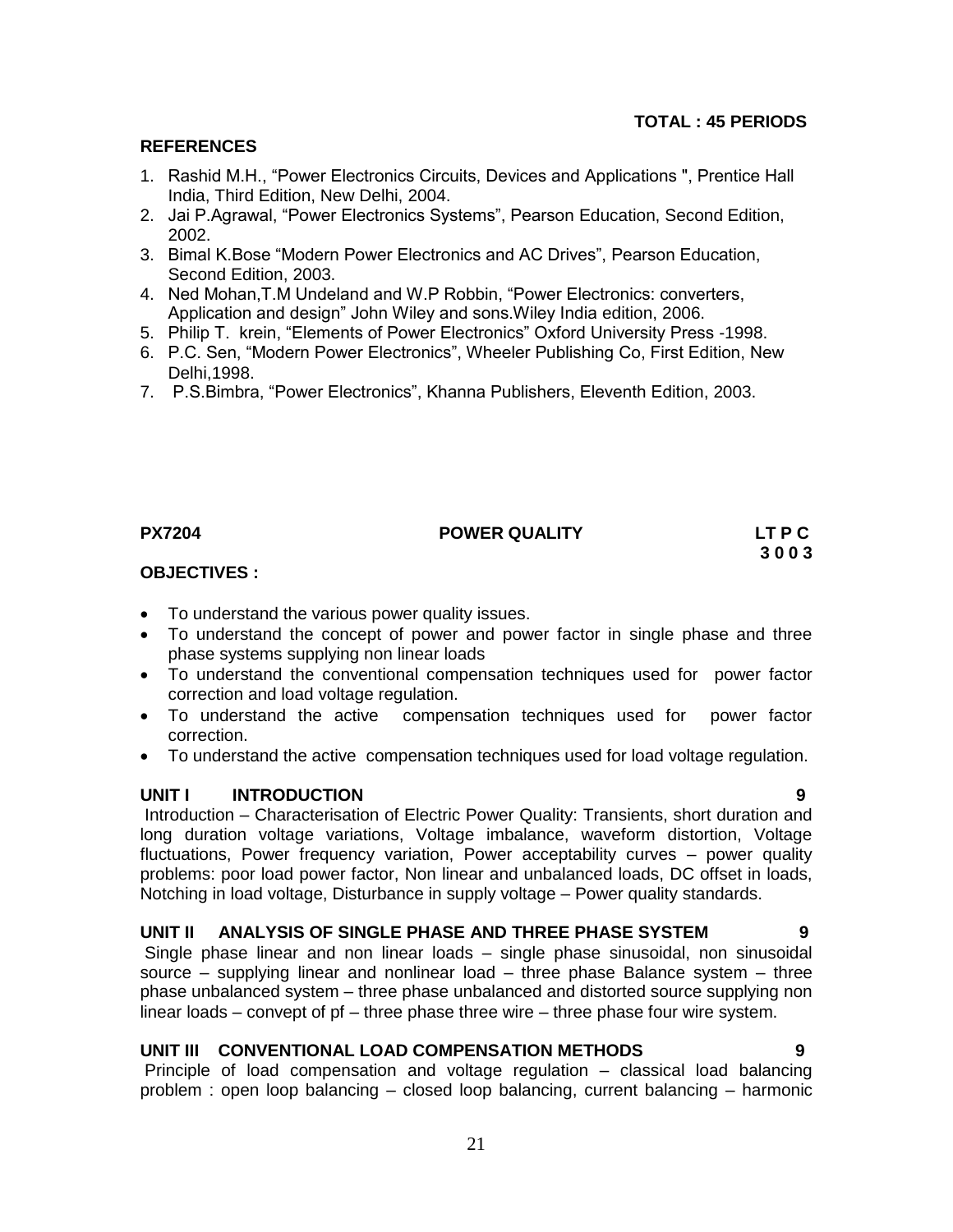reduction and voltage sag reduction – analysis of unbalance – instantaneous of real and reactive powers – Extraction of fundamental sequence component from measured.

#### **UNIT IV LOAD COMPENSATION USING DSTATCOM 9**

Compensating single – phase loads – Ideal three phase shunt compensator structure – generating reference currents using instantaneous PQ theory – Instantaneous symmetrical components theory – Generating reference currents when the souce is unbalanced – Realization and control of DSTATCOM – DSTATCOM in Voltage control mode

**UNIT V SERIES COMPENSATION OF POWER DISTRIBUTION SYSTEM 9** Rectifier supported DVR – Dc Capacitor supported DVR – DVR Structure – voltage Restoration – Series Active Filter – Unified power quality conditioner.

**TOTAL : 45 PERIODS**

### **REFERENCES**

- 1. Arindam Ghosh "Power Quality Enhancement Using Custom Power Devices", Kluwer Academic Publishers, 2002
- 2. G.T. Heydt, "Electric Power Quality", Stars in a Circle Publications, 1994(2<sup>nd</sup> edition)
- 3. Power Quality R.C. Duggan
- 4. Power System Harmonics –A.J. Arrillga
- 5. Power Electronic Converter Harmonics –Derek A. Paice.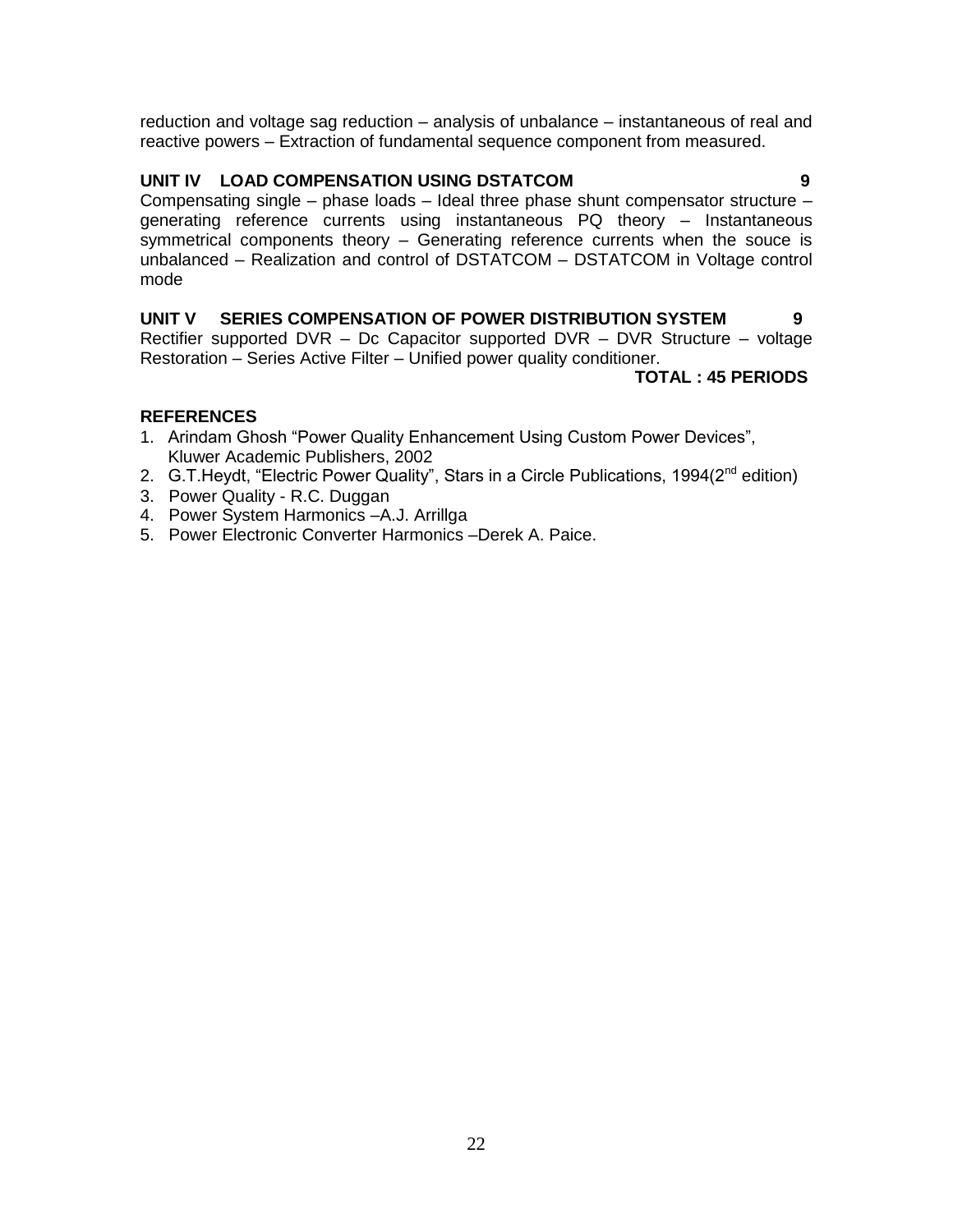#### **PS7001 OPTIMIZATION TECHNIQUES L T P C**

#### **OBJECTIVES**

- To introduce the different optimization problems and techniques
- To study the fundamentals of the linear and non-linear programming problem.
- To understand the concept of dynamic programming and genetic algorithm technique

#### **UNIT I INTRODUCTION 9**

Definition, Classification of optimization problems, Classical Optimization Techniques, Single and Multiple Optimization with and without inequality constraints.

#### **UNIT II LINEAR PROGRAMMING (LP) 9**

Simplex method of solving LPP, revised simplex method, duality, Constrained optimization, Theorems and procedure, Linear programming, mathematical model, solution technique, duality.

#### **UNIT III NON LINEAR PROGRAMMING 9**

Steepest descent method, conjugates gradient method, Newton"s Method, Sequential quadratic programming, Penalty function method, augmented Lagrange multiplier method.,

#### **UNIT IV DYNAMIC PROGRAMMING (DP) 9**

Multistage decision processes, concept of sub-optimization and principle of optimality, Recursive relations, Integer Linear programming, Branch and bound algorithm

#### **UNIT V GENETIC ALGORITHM 9**

Introduction to genetic Algorithm, working principle, coding of variables, fitness function, GA operators; Similarities and differences between Gas and traditional methods; Unconstrained and constrained optimization using genetic Algorithm, real coded gas, Advanced Gas, global optimization using GA, Applications to power system.

#### **TOTAL : 45 PERIODS**

#### **REFERENCES**:

- 1. Computational methods in Optimization, Polak , Academic Press,1971.
- 2. Optimization Theory with applications, Pierre D.A., Wiley Publications,1969.
- 3. Taha, H. A., Operations Research: An Introduction, Seventh Edition, Pearson Education Edition, Asia, New Delhi ,2002.
- 4. S.S. Rao,"Optimization Theory and Applications", Wiley-Eastern Limited, 1984.
- 5. G.Luenberger," Introduction of Linear and Non-Linear Programming" , Wesley Publishing Company, 2011

 **3 0 0 3**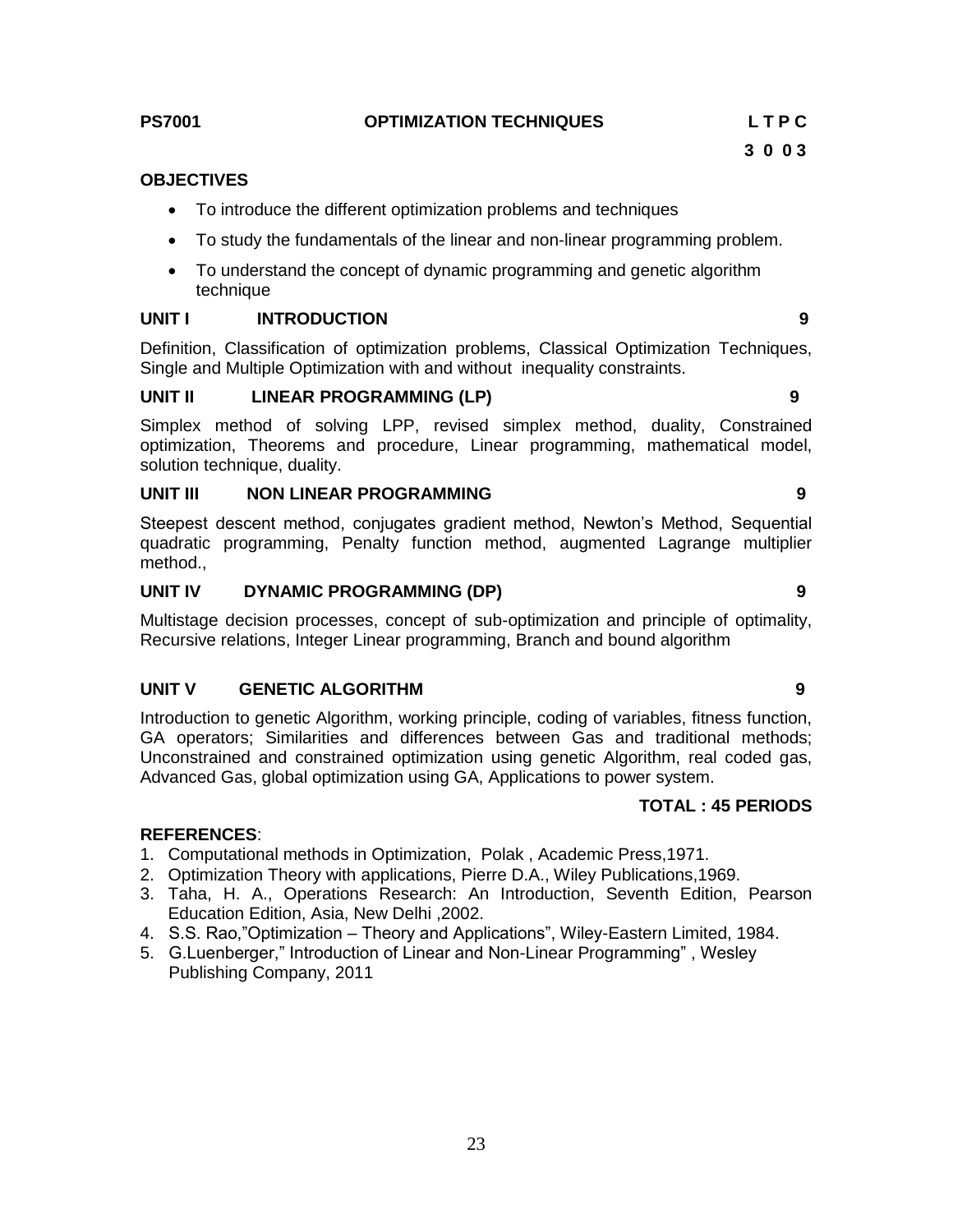#### **CL7204 SOFT COMPUTING TECHNIQUES L T P C**

### **OBJECTIVES**

- To expose the concepts of feed forward neural networks.
- To provide adequate knowledge about feed back neural networks.
- To teach about the concept of fuzziness involved in various systems.
- To expose the ideas about genetic algorithm
- To provide adequate knowledge about of FLC and NN toolbox

#### **UNIT I INTRODUCTION AND ARTIFICIAL NEURAL NETWORKS 9**

Introduction of soft computing - soft computing vs. hard computing- various types of soft computing techniques- applications of soft computing-Neuron- Nerve structure and synapse- Artificial Neuron and its model- activation functions- Neural network architecture- single layer and multilayer feed forward networks- McCullochPitts neuron model- perceptron model- Adaline and Madaline- multilayer perception model- back propogation learning methods- effect of learning rule coefficient -back propagation algorithm- factors affecting back propagation training- applications.

#### **UNIT II ARTIFICIAL NEURAL NETWORKS 9**

Counter propagation network- architecture- functioning & characteristics of counter-Propagation network-Hopfield/ Recurrent network- configuration- stability constraintsassociative memory- and characteristics- limitations and applications- Hopfield v/s Boltzman machine- Adaptive Resonance Theory- Architecture- classifications-Implementation and training-Associative Memory.

#### **UNIT III FUZZY LOGIC SYSTEM 9**

Introduction to crisp sets and fuzzy sets- basic fuzzy set operation and approximate reasoning. Introduction to fuzzy logic modeling and control- Fuzzificationinferencingand defuzzification-Fuzzy knowledge and rule bases-Fuzzy modeling and control schemes for nonlinear systems. Self organizing fuzzy logic control- Fuzzy logic control for nonlinear time delay system.

#### **UNIT IV GENETIC ALGORITHM 9**

Basic concept of Genetic algorithm and detail algorithmic steps-adjustment of free Parameters- Solution of typical control problems using genetic algorithm- Concept on some other search techniques like tabu search and ant colony search techniques for solving optimization problems.

#### **UNIT V APPLICATIONS 9**

GA application to power system optimization problem- Case studies: Identification and control of linear and nonlinear dynamic systems using Matlab-Neural Network toolbox. Stability analysis of Neural Network interconnection systems- Implementation of fuzzy logic controller using Matlab fuzzy logic toolbox-Stability analysis of fuzzy control systems.

#### **TOTAL : 45 PERIODS**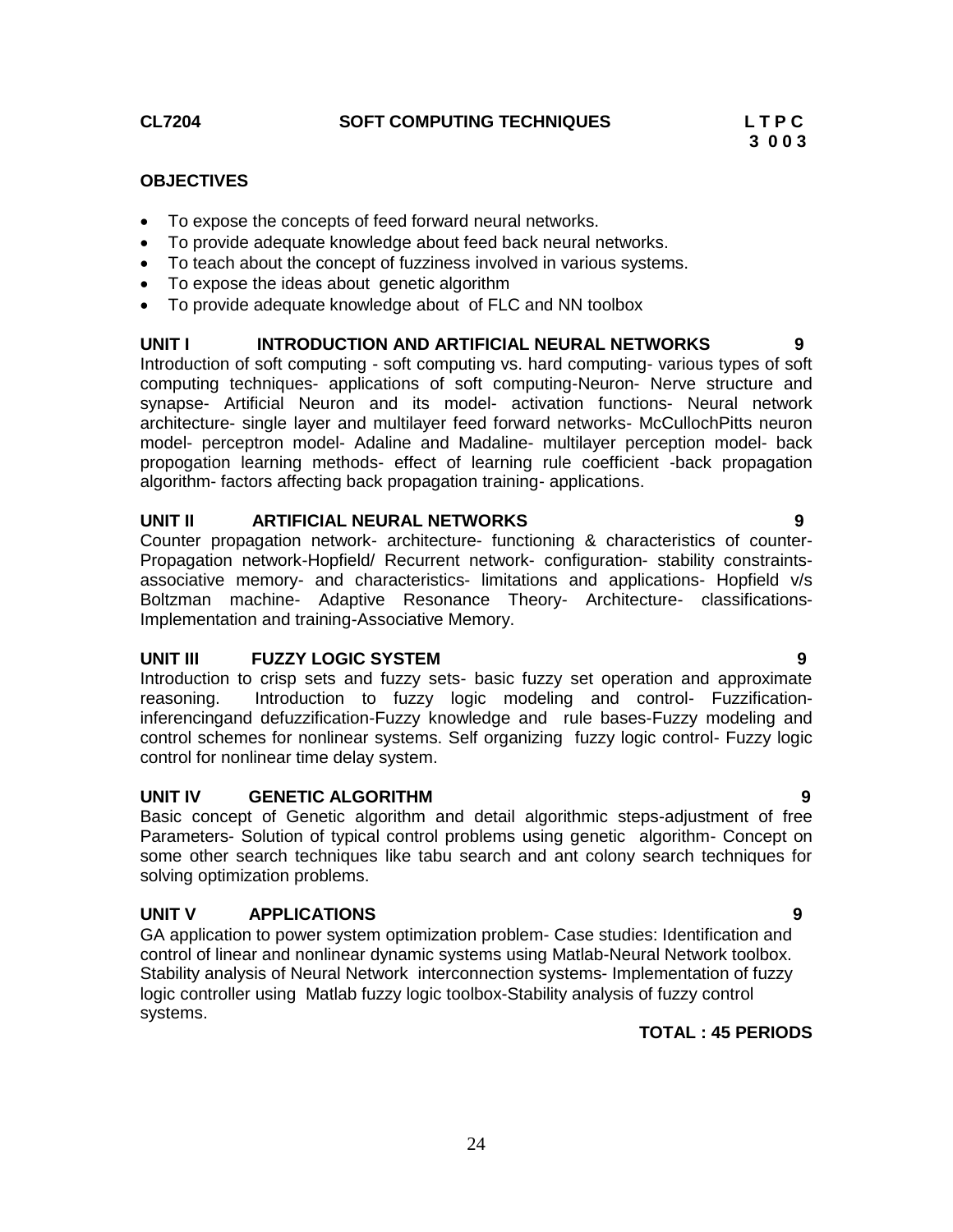#### **REFERENCES**

- 1. Laurene V. Fausett, Fundamentals of Neural Networks: Architectures, Algorithms And Applications, Pearson Education,
- 2. Timothy J. Ross, "Fuzzy Logic with Engineering Applications" Wiley India.
- 3. Zimmermann H.J. "Fuzzy set theoryand its Applications" Springer international edition, 2011.
- 4. David E.Goldberg, "Genetic Algorithms in Search, Optimization, and Machine Learning", Pearson Education, 2009.
- 5. W.T.Miller, R.S.Sutton and P.J.Webrose, "Neural Networks for Control", MIT Press, 1996.

| <b>PS7002</b> | <b>ENERGY MANAGEMENT AND AUDITING</b> | LT PC |
|---------------|---------------------------------------|-------|
|               |                                       |       |

#### **3 0 0 3**

#### **OBJECTIVES**

- To study the concepts behind economic analysis and Load management.
- To emphasize the energy management on various electrical equipments and metering.
- To illustrate the concept of lighting systems and cogeneration.

#### **UNIT I INTRODUCTION 9**

Need for energy management - energy basics- designing and starting an energy management program – energy accounting -energy monitoring, targeting and reportingenergy audit process.

#### **UNIT II ENERGY COST AND LOAD MANAGEMENT 9**

Important concepts in an economic analysis - Economic models-Time value of money-Utility rate structures- cost of electricity-Loss evaluation- Load management: Demand control techniques-Utility monitoring and control system-HVAC and energy management-Economic justification

#### **UNIT III ENERGY MANAGEMENT FOR MOTORS, SYSTEMS, AND ELECTRICAL**

#### **EQUIPMENT** 9

Systems and equipment- Electric motors-Transformers and reactors-Capacitors and synchronous machines

#### **UNIT IV METERING FOR ENERGY MANAGEMENT 9**

Relationships between parameters-Units of measure-Typical cost factors- Utility meters - Timing of meter disc for kilowatt measurement - Demand meters - Paralleling of current transformers - Instrument transformer burdens-Multitasking solid-state meters - Metering location vs. requirements- Metering techniques and practical examples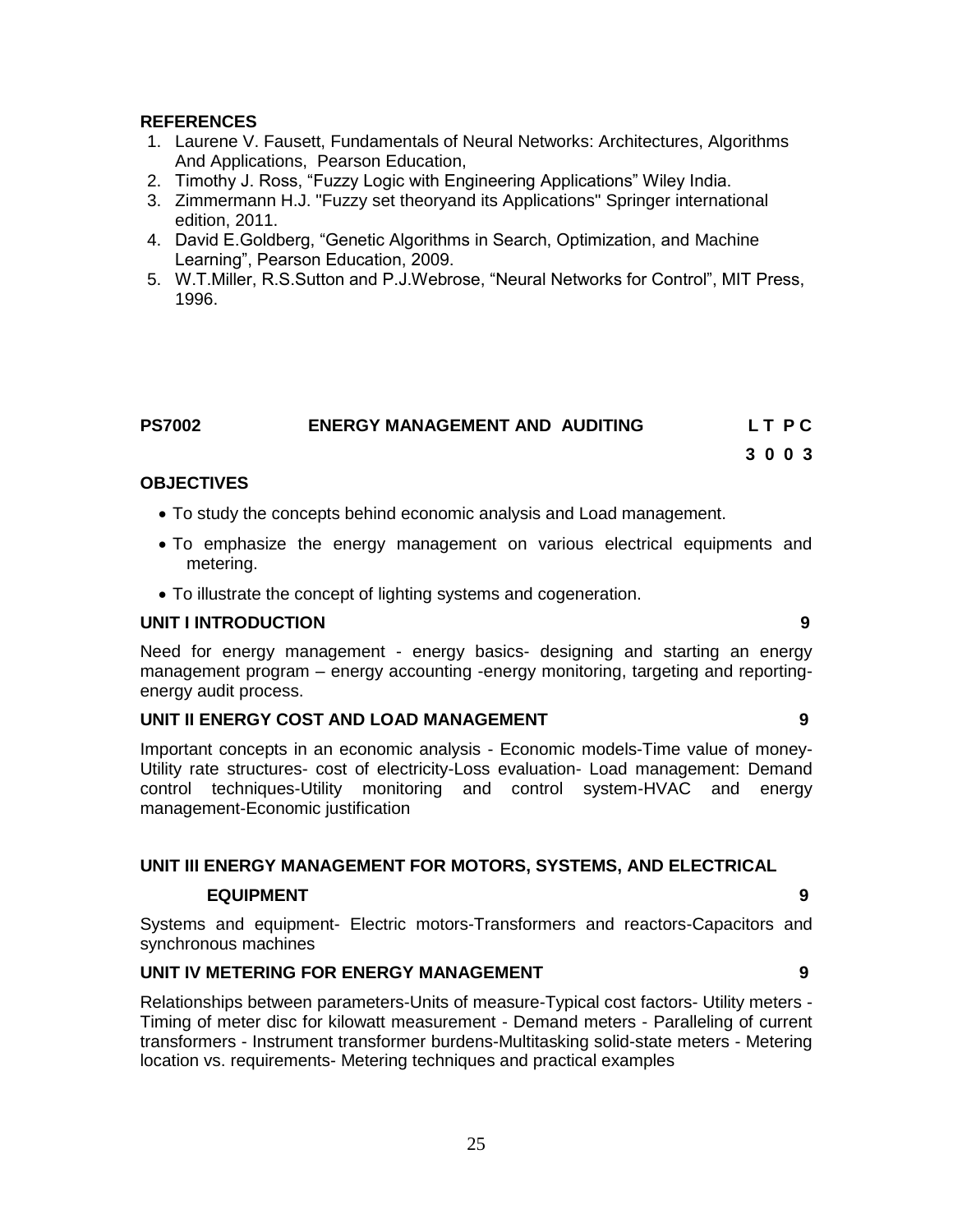#### **UNIT V LIGHTING SYSTEMS & COGENERATION 9**

Concept of lighting systems - The task and the working space -Light sources - Ballasts - Luminaries - Lighting controls-Optimizing lighting energy - Power factor and effect of harmonics on power quality - Cost analysis techniques-Lighting and energy standards

Cogeneration: Forms of cogeneration - feasibility of cogeneration- Electrical interconnection.

#### **TOTAL : 45 PERIODS**

#### **REFERENCES**

- 1. Reay D.A, Industrial Energy Conservation, 1stedition, Pergamon Press, 1977*.*
- 2. IEEE Recommended Practice for Energy Management in Industrial and Commercial Facilities, IEEE, 196.
- 3. Amit K. Tyagi, Handbook on Energy Audits and Management, TERI, 2003.
- 4. Barney L. Capehart, Wayne C. Turner, and William J. Kennedy, Guide to Energy Management, Fifth Edition, The Fairmont Press, Inc., 2006
- 5. Eastop T.D & Croft D.R, Energy Efficiency for Engineers and Technologists,. Logman Scientific & Technical, ISBN-0-582-03184, 1990.

#### **ET7006 ADVANCED DIGITAL SIGNAL PROCESSING L T P C**

### **OBJECTIVES**

 To expose the students to the fundamentals of digital signal processing in frequency domain& its application

 **3 0 0 3**

- To teach the fundamentals of digital signal processing in time-frequency domain& its application
- To compare Architectures & features of Programmable DSprocessors
- To discuss on Application development with commercial family of DS **Processors**
- To design & develop logical functions of DSProcessors with Re-Programmable logics &Devices

#### **UNIT I INTRODUCTION TO DIGITAL SIGNAL PROCESSING 12**

Introduction, A Digital Signal-Processing System, The Sampling Process, Discrete Time Sequences, Discrete Fourier Transform (DFT) and Fast Fourier Transform (FFT), Linear Time-Invariant Systems, Decimation and Interpolation, Digital Filters, FIR Filters, IIR Filters.

#### **UNIT II WAVELET TRANSFORM 6**

Introduction to continuous wavelet transform- discrete wavelet transform -orthogonal wavelet decomposition- Multiresolution Analysis-Wavelet function-DWT,bases,orthogonal Basis-Scaling function, Wavelet coefficients- ortho normal wavelets and their relationship to filter banks- Digital filtering interpolation (i) Decomposition filters, (ii) reconstruction, the signal- Example MRA- Haar & Daubechies wavelet.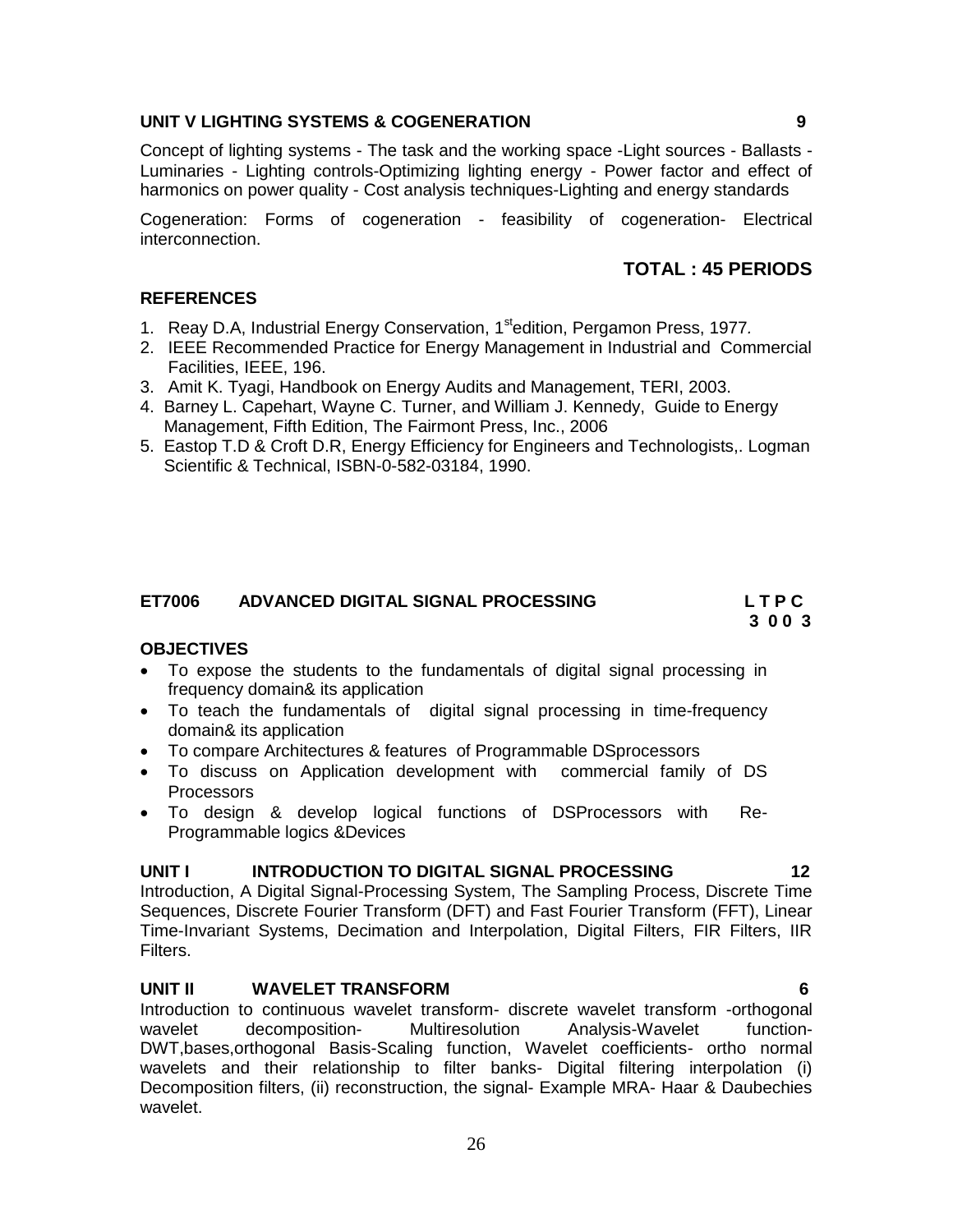### **UNIT III ARCHITECTURES OF COMMERCIAL DIGITAL SIGNAL PROCESSORS 12**

Introduction, catogorisation of DSP Processors, Fixed Point (Blackfin),Floating Point (SHARC),TI TMS 320c6xxx & OMAP processors TMS320C54X & 54xx on Basic Architecture – comparison : of functional variations of Computational building blocks, MAC, Bus Architecture and memory, Data Addressing, Parallelism and pipelining, Parallel I/O interface,Memory Interface, Interrupt, DMA (one example Architecture in each of these case studies).

#### **UNIT IV INTERFACING I/O PERIPHERALS FOR DSP BASED APPLICATIONS 6**

Introduction, External Bus Interfacing Signals, Memory Interface, Parallel I/O Interface, Programmed I/O, Interrupts and I / O Direct Memory Access (DMA).**-**Introduction, Design of Decimation and Interpolation Filter, FFT Algorithm, PID Controller ,Application for Serial Interfacing, DSP based Power Meter, Position control , CODEC Interface .

#### **UNIT V VLSI IMPLEMENTATION** 9

Low power Design-need for Low power VLSI chips-Basics of DSP system architecture design using VHDL programming, Mapping of DSP algorithm onto hardware, Realisation of MAC & Filter structure.

#### **REFERENCES:**

### **TOTAL : 45 PERIODS**

- 1. John G. Proaks, Dimitris G. Manolakis, "Digital Signal Processing", Pearson Education 2002.
- 2. Avatar Sing, S. Srinivasan, "Digital Signal Processing- Implementation using DSP Microprocessors with Examples from TMS320C54xx", Thomson India,2004.
- 3. Lars Wanhammer, "DSP Integrated Circuits", Academic press, 1999,NewYork.
- 4. Lyla B Das," Embedded Systems-An Integrated Approach",Pearson2013
- 5. Ashok Ambardar,"Digital Signal Processing: A Modern Introduction",Thomson India edition, 2007.
- 6. Raghuveer M.Rao and Ajit S. Bapardikar, Wavelet transforms- Introduction to theory and applications, Pearson Education, 2000.
- 7. K.P. Soman and K.L. Ramchandran,Insight into WAVELETS from theory to practice, Eastern Economy Edition, 2008
- 8. Ifeachor E. C., Jervis B. W ,"Digital Signal Processing: A practical approach, Pearson-Education, PHI/ 2002
- 9. B Venkataramani and M Bhaskar **"**Digital Signal Processors**"**, TMH, 2nd, 2010
- 10. Peter Pirsch **"**Architectures for Digital Signal Processing", John Weily, 2007
- 11. Vinay K.Ingle,John G.Proakis,"DSP-A Matlab Based Approach",Cengage Learning,2010
- 12. Taan S.Elali,"Discrete Systems and Digital Signal Processing with Matlab",CRC Press2009.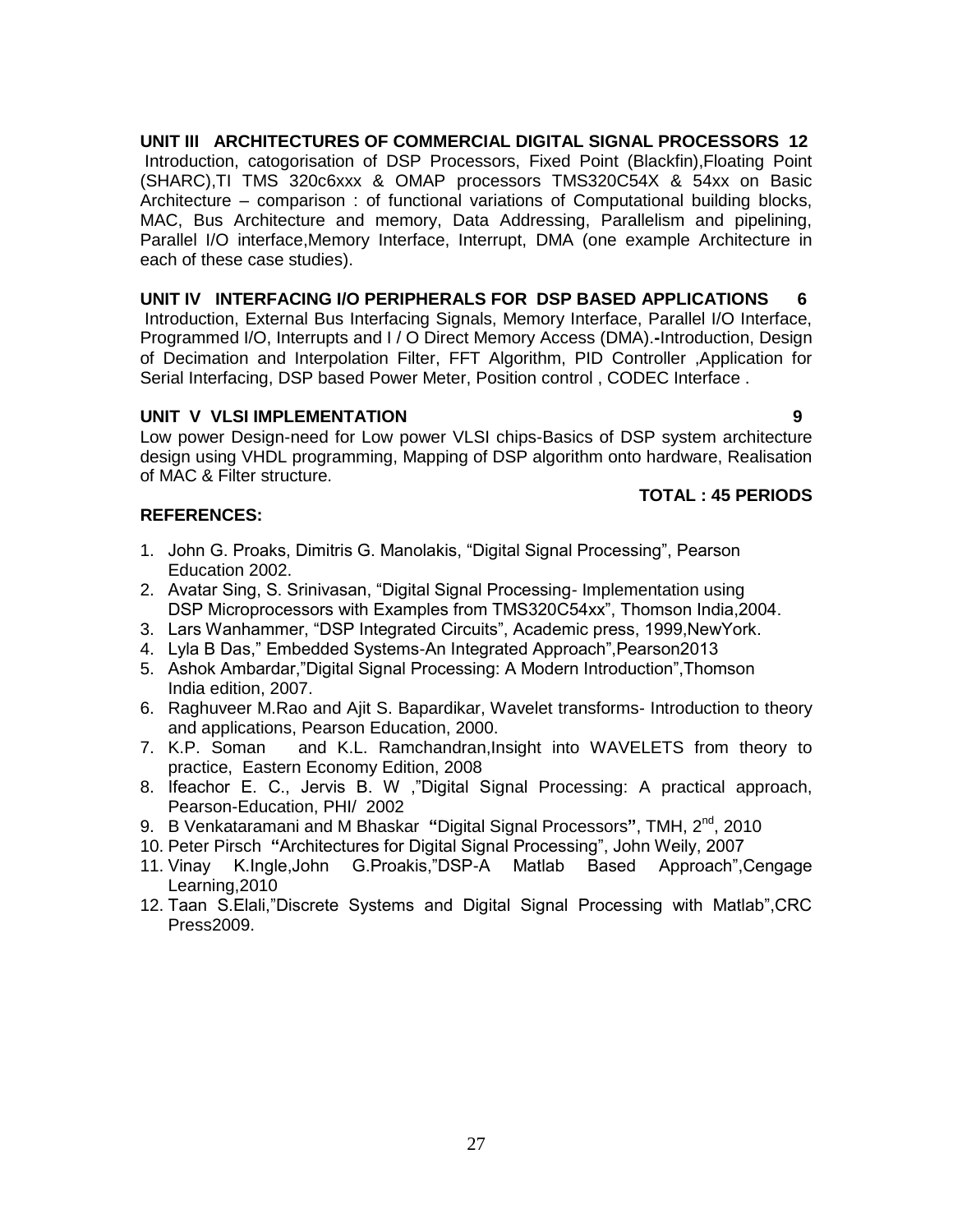**PS7003 DISTRIBUTED GENERATION AND MICROGRID L T P C**

 **3 0 0 3**

- To illustrate the concept of distributed generation
- To analyze the impact of grid integration.
- To study concept of Microgrid and its configuration

#### **UNIT I INTRODUCTION 9**

Conventional power generation: advantages and disadvantages, Energy crises, Nonconventional energy (NCE) resources: review of Solar PV, Wind Energy systems, Fuel Cells, micro-turbines, biomass, and tidal sources.

### **UNIT II DISTRIBUTED GENERATIONS (DG) 9**

Concept of distributed generations, topologies, selection of sources, regulatory standards/ framework, Standards for interconnecting Distributed resources to electric power systems: IEEE 1547. DG installation classes, security issues in DG implementations. Energy storage elements: Batteries, ultra-capacitors, flywheels. Captive power plants

#### **UNIT III IMPACT OF GRID INTEGRATION 9**

Requirements for grid interconnection, limits on operational parameters,: voltage, frequency, THD, response to grid abnormal operating conditions, islanding issues. Impact of grid integration with NCE sources on existing power system: reliability, stability and power quality issues.

#### **UNIT IV BASICS OF A MICROGRID 9**

Concept and definition of microgrid, microgrid drivers and benefits, review of sources of microgrids, typical structure and configuration of a microgrid, AC and DC microgrids, Power Electronics interfaces in DC and AC microgrids,

### **UNIT V CONTROL AND OPERATION OF MICROGRID 9**

Modes of operation and control of microgrid: grid connected and islanded mode, Active and reactive power control, protection issues, anti-islanding schemes: passive, active and communication based techniques, microgrid communication infrastructure, Power quality issues in microgrids, regulatory standards, Microgrid economics, Introduction to smart microgrids.

#### **TOTAL : 45 PERIODS**

### **REFERENCES**

- 1. "Voltage Source Converters in Power Systems: Modeling, Control and Applications", Amirnaser Yezdani, and Reza Iravani, IEEE John Wiley Publications.
- 2. "Power Switching Converters: Medium and High Power", DorinNeacsu, CRC Press, Taylor & Francis, 2006.
- 3. "Solar Photo Voltaics", Chetan Singh Solanki, PHI learning Pvt. Ltd., New Delhi,2009
- 4. "Wind Energy Explained, theory design and applications," J.F. Manwell, J.G. McGowan Wiley publication
- 5. "Biomass Regenerable Energy", D. D. Hall and R. P. Grover, John Wiley, New York, 1987.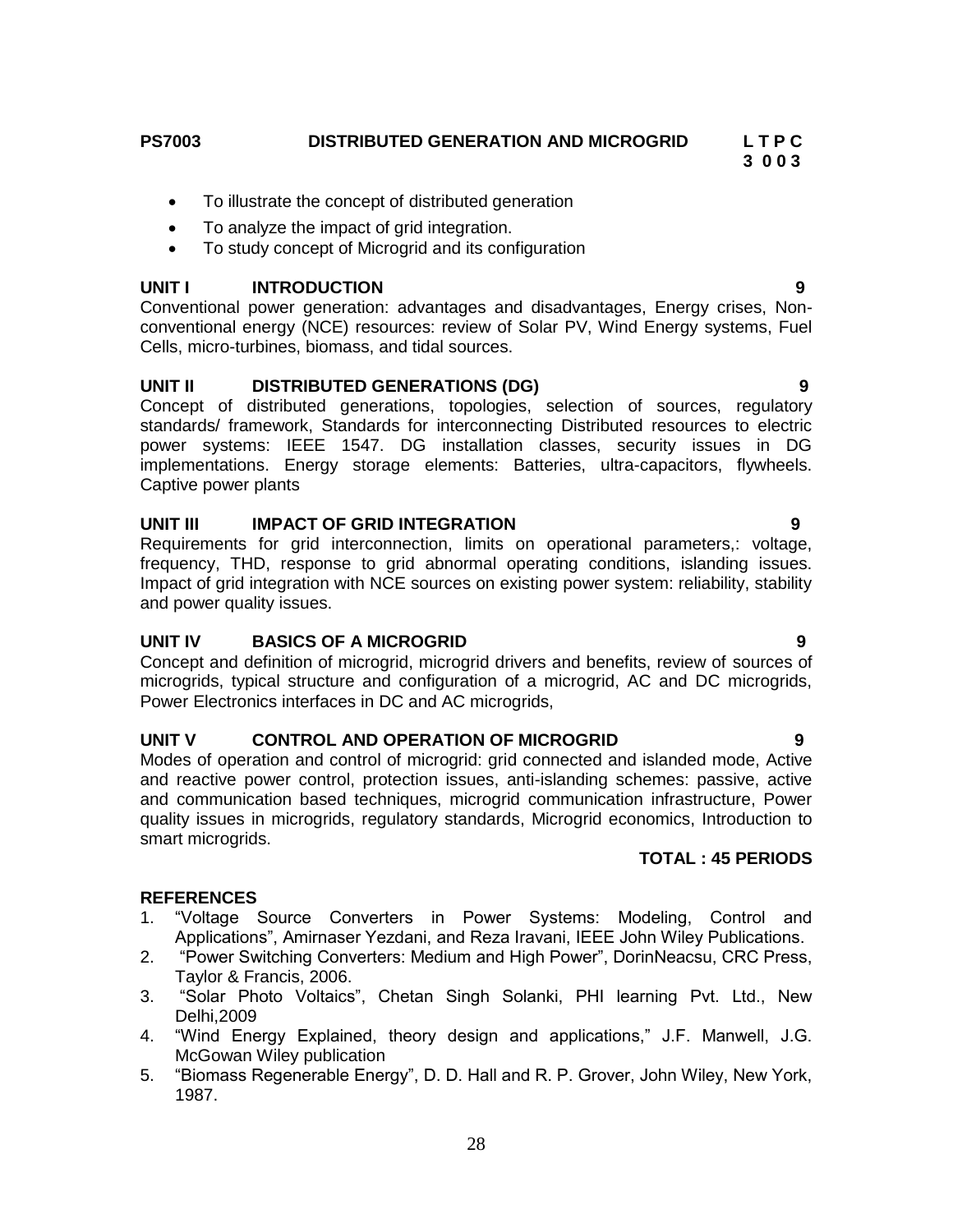6. "Renewable Energy Resources" John Twidell and Tony Weir, Tyalor and Francis Publications, Second edition

#### **PS7004 SOLAR AND ENERGY STORAGE SYSTEMS L T P C 3 0 0 3**

#### **OBJECTIVES**

- To Study about solar modules and PV system design and their applications
- To Deal with grid connected PV systems
- To Discuss about different energy storage systems

#### **UNIT I INTRODUCTION 9**

Characteristics of sunlight – semiconductors and P-N junctions –behavior of solar cells – cell properties – PV cell interconnection

#### **UNIT II STAND ALONE PV SYSTEM 9**

Solar modules – storage systems – power conditioning and regulation - protection – stand alone PV systems design – sizing

#### **UNIT III GRID CONNECTED PV SYSTEMS 9**

PV systems in buildings – design issues for central power stations – safety – Economic aspect – Efficiency and performance - International PV programs

### **UNIT IV ENERGY STORAGE SYSTEMS 9**

Impact of intermittent generation – Battery energy storage – solar thermal energy storage – pumped hydroelectric energy storage

### **UNIT V APPLICATIONS 9**

Water pumping – battery chargers – solar car – direct-drive applications –Space – Telecommunications.

#### **REFERENCES:**

- 1. [Eduardo Lorenzo](http://booklens.com/eduardo-lorenzo/) [G. Araujo,](http://booklens.com/g-araujo/) Solar electricity engineering of photovoltaic systems, Progensa,1994.
- 2. Stuart R.Wenham, Martin A.Green, Muriel E. Watt and Richard Corkish, Applied Photovoltaics, 2007,Earthscan, UK.
- 3. Frank S. Barnes & Jonah G. Levine, Large Energy storage Systems Handbook , CRC Press, 2011.
- 4. Solar & Wind Energy Technologies McNeils, Frenkel, Desai, Wiley Eastern, 1990
- 5. Solar Energy S.P. Sukhatme, Tata McGraw Hill,1987.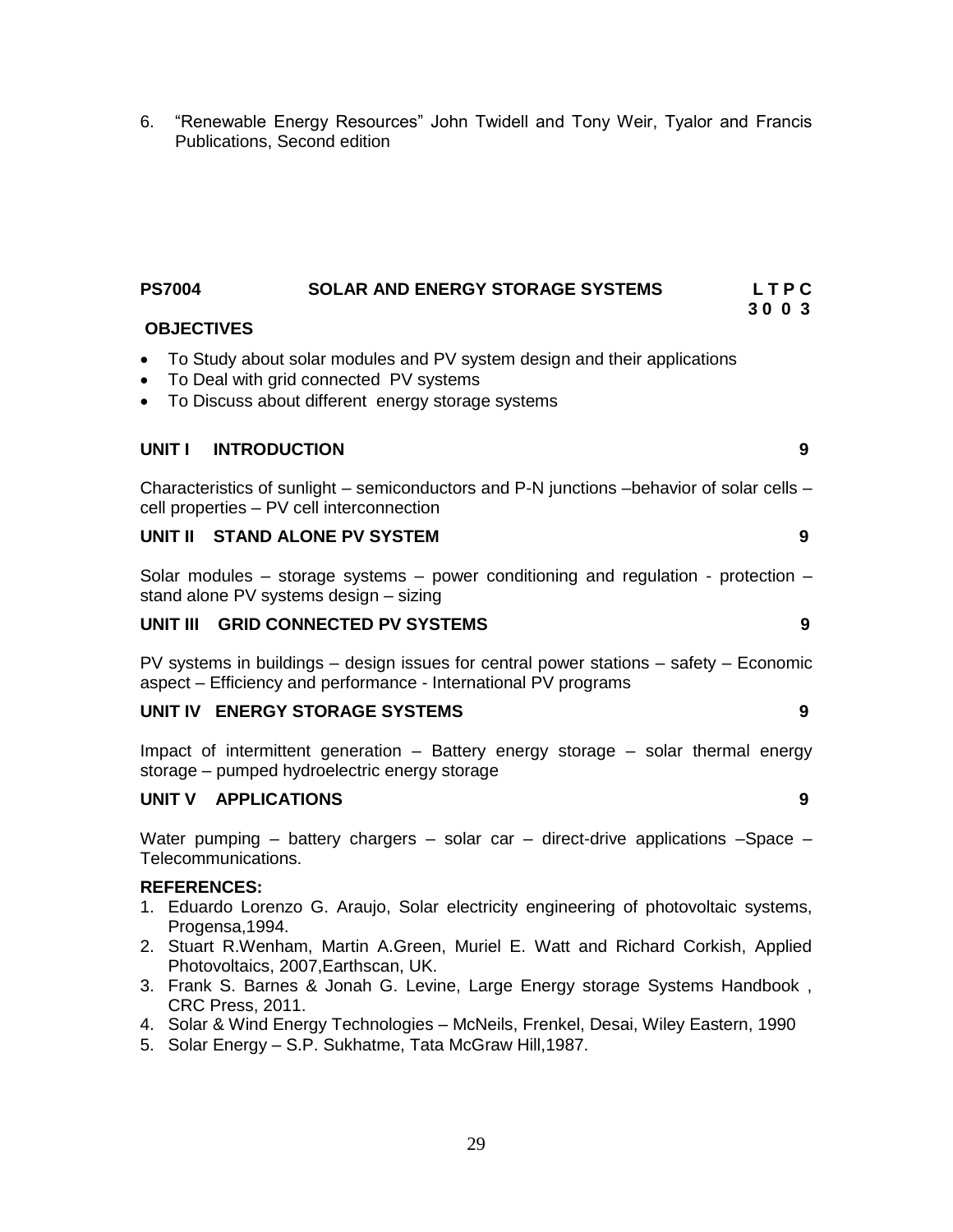### **PS7005 HIGH VOLTAGE DIRECT CURRENT TRANSMISSION L T P C**

**3 0 0 3**

#### **OBJECTIVES**

- To impart knowledge on operation, modelling and control of HVDC link.
- To perform steady state analysis of AC/DC system.
- To expose various HVDC simulators.

#### **UNIT I DC POWER TRANSMISSION TECHNOLOGY 6**

Introduction - Comparison of AC and DC transmission **–** Application of DC transmission – Description of DC transmission system - Planning for HVDC transmission **–** Modern trends in DC transmission – DC breakers – Cables, VSC based HVDC.

#### **UNIT II ANALYSIS OF HVDC CONVERTERS AND HVDC SYSTEM CONTROL 12**

Pulse number, choice of converter configuration **–** Simplified analysis of Graetz circuit - Converter bridge characteristics – characteristics of a twelve pulse converter- detailed analysis of converters- General principles of DC link control **–** Converter control characteristics **–** System control hierarchy - Firing angle control **–** Current and extinction angle control **–** Generation of harmonics and filtering - power control **–** Higher level controllers.

#### **UNIT III MULTITERMINAL DC SYSTEMS 9**

Introduction **–** Potential applications of MTDC systems - Types of MTDC systems - Control and protection of MTDC systems - Study of MTDC systems.

#### **UNIT IV POWER FLOW ANALYSIS IN AC/DC SYSTEMS 9**

Per unit system for DC Quantities - Modelling of DC links - Solution of DC load flow - Solution of AC-DC power flow – Unified, Sequential and Substitution of power injection method.

#### **UNIT V SIMULATION OF HVDC SYSTEMS 9**

Introduction – DC LINK Modelling , Converter Modeling and State Space Analysis , Philosophy and tools **–** HVDC system simulation, Online and OFFline simulators **–**– Dynamic interactions between DC and AC systems.

#### **TOTAL: 45 PERIODS**

#### **REFERENCES**

- 1. P. Kundur, "Power System Stability and Control", McGraw-Hill, 1993
- 2. K.R.Padiyar, , "HVDC Power Transmission Systems", New Age International (P) Ltd., New Delhi, 2002.
- 3. J.Arrillaga, , "High Voltage Direct Current Transmission", Peter Pregrinus, London, 1983.
- 4. Erich Uhlmann, " Power Transmission by Direct Current", BS Publications, 2004.
- 5. V.K.Sood,HVDC and FACTS controllers Applications of Static Converters in Power System, APRIL 2004 , Kluwer Academic Publishers.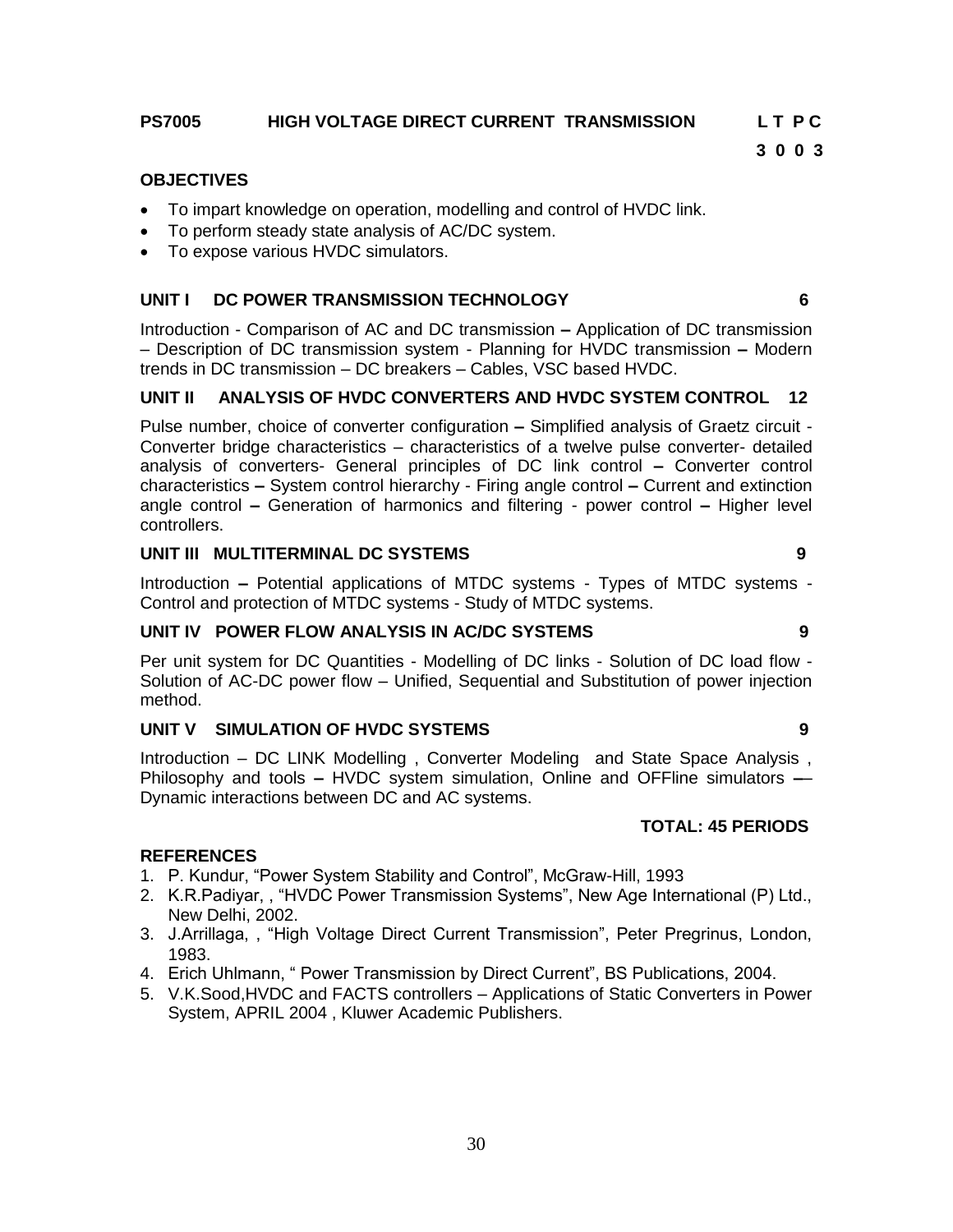# **PS7006 INDUSTRIAL POWER SYSTEM ANALYSIS AND DESIGN LT P C**

#### **OBJECTIVES**

- To analyze the motor starting and power factor correction.
- To perform computer-aided harmonic and flicker analysis and to design filters.
- To expose various grid grounding methodologies

#### **UNIT I MOTOR STARTING STUDIES 9**

Introduction-Evaluation Criteria-Starting Methods-System Data-Voltage Drop Calculations-Calculation of Acceleration time-Motor Starting with Limited-Capacity Generators-Computer-Aided Analysis-Conclusions.

#### **UNIT II POWER FACTOR CORRECTION STUDIES 9**

Introduction-System Description and Modeling-Acceptance Criteria-Frequency Scan Analysis-Voltage Magnification Analysis-Sustained Overvoltages-Switching Surge Analysis-Back-to-Back Switching-Summary and Conclusions.

#### **UNIT III HARMONIC ANALYSIS 9**

Harmonic Sources-System Response to Harmonics-System Model for Computer-Aided Analysis-Acceptance Criteria-Harmonic Filters-Harmonic Evaluation-Case Study-Summary and Conclusions.

#### **UNIT IV FLICKER ANALYSIS 9**

Sources of Flicker-Flicker Analysis-Flicker Criteria-Data for Flicker analysis- Case Study-Arc Furnace Load-Minimizing the Flicker Effects-Summary.

#### **UNIT V GROUND GRID ANALYSIS 9**

Introduction-Acceptance Criteria-Ground Grid Calculations-Computer-Aided Analysis - Improving the Performance of the Grounding Grids-Conclusions.

### **TOTAL : 45 PERIODS**

#### **REFERENCES**

1. Ramasamy Natarajan, "Computer-Aided Power System Analysis", Marcel Dekker Inc., 2002.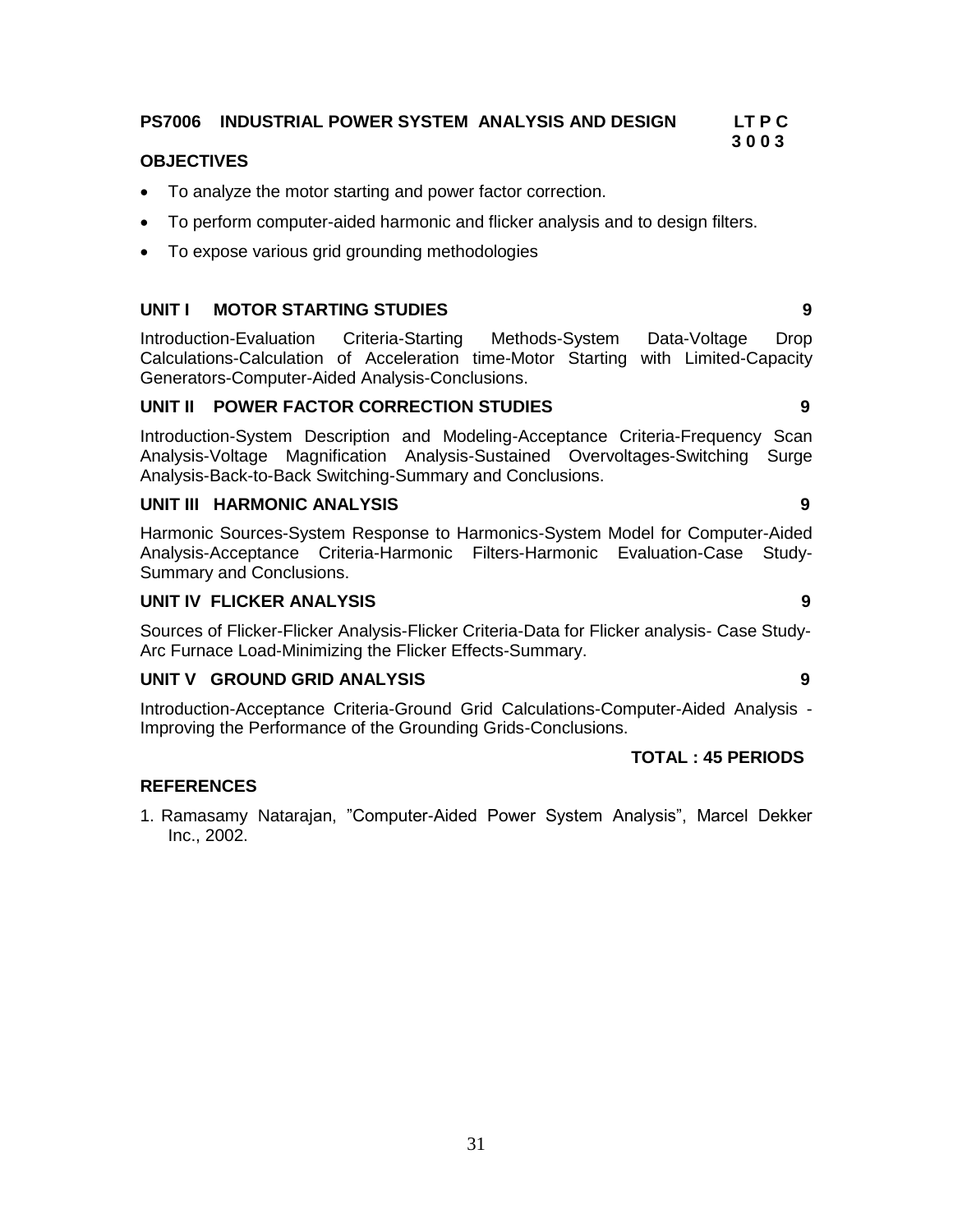#### **PS7007 WIND ENERGY CONVERSION SYSTEMS L T P C**

#### **OBJECTIVES**

- To learn the design and control principles of Wind turbine
- To understand the concepts of fixed speed and variable speed, wind energy conversion systems
- To analyze the grid integration issues.

#### **UNIT I INTRODUCTION 9**

Components of WECS-WECS schemes-Power obtained from wind-simple momentum theory-Power coefficient- Sabinin"s theory-Aerodynamics of Wind turbine

#### **UNIT II WIND TURBINES 9**

HAWT-VAWT-Power developed-Thrust-Efficiency-Rotor selection-Rotor design considerations-Tip speed ratio-No. of Blades-Blade profile-Power Regulation-yaw control-Pitch angle control-stall control-Schemes for maximum power extraction.

#### **UNIT III FIXED SPEED SYSTEMS 9**

Generating Systems- Constant speed constant frequency systems -Choice of Generators-Deciding factors-Synchronous Generator-Squirrel Cage Induction Generator- Model of Wind Speed- Model wind turbine rotor - Drive Train model-Generator model for Steady state and Transient stability analysis.

#### **UNIT IV VARIABLE SPEED SYSTEMS 9**

Need of variable speed systems-Power-wind speed characteristics-Variable speed constant frequency systems synchronous generator- DFIG- PMSG -Variable speed generators modeling - Variable speed variable frequency schemes.

#### **UNIT V GRID CONNECTED SYSTEMS 9**

Wind interconnection requirements, low-voltage ride through (LVRT), ramp rate limitations, and supply of ancillary services for frequency and voltage control, current practices and industry trends wind interconnection impact on steady-state and dynamic performance of the power system including modeling issue.

#### **TOTAL: 45 PERIODS**

#### **REFERENCES**

- 1. L.L.Freris "Wind Energy conversion Systems", Prentice Hall, 1990
- 2. S.N.Bhadra, D.Kastha,S.Banerjee,"Wind Electrical Sytems",Oxford University Press,2010.
- 3. Ion Boldea, "Variable speed generators", Taylor & Francis group, 2006.
- 4. E.W.Golding "The generation of Electricity by wind power", Redwood burn Ltd., Trowbridge,1976.
- 5. N. Jenkins," Wind Energy Technology" John Wiley & Sons,1997
- 6. S.Heir "Grid Integration of WECS", Wiley 1998.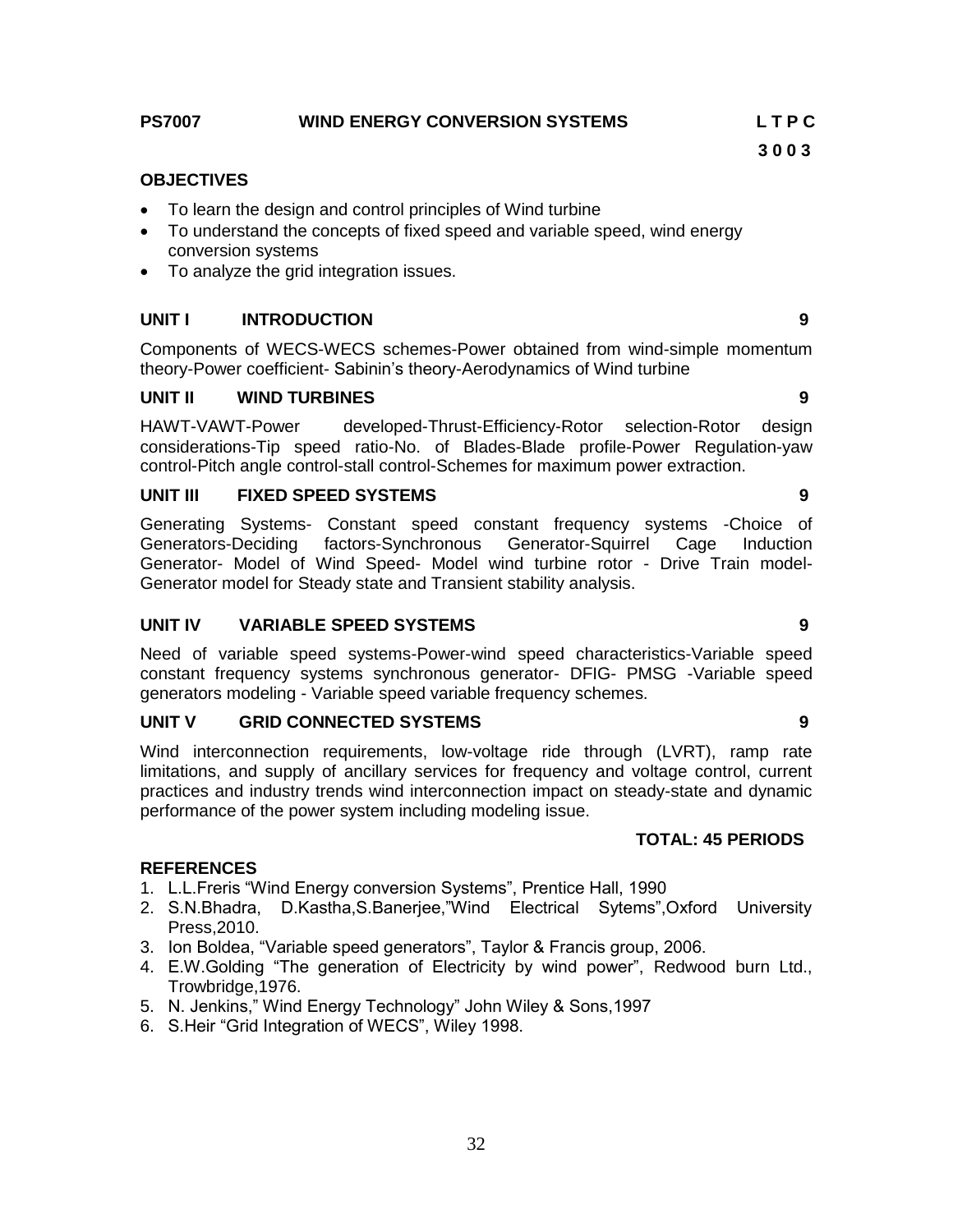### **PS7008 SMART GRID L T P C**

#### **OBJECTIVES**

- To Study about Smart Grid technologies, different smart meters and advanced metering infrastructure.
- To familiarize the power quality management issues in Smart Grid.
- To familiarize the high performance computing for Smart Grid applications

#### **UNIT I INTRODUCTION TO SMART GRID 9**

Evolution of Electric Grid, Concept, Definitions and Need for Smart Grid, Smart grid drivers, functions, opportunities, challenges and benefits, Difference between conventional & Smart Grid, Concept of Resilient & Self Healing Grid, Present development & International policies in Smart Grid, Diverse perspectives from experts and global Smart Grid initiatives.

#### **UNIT II SMART GRID TECHNOLOGIES 9**

Technology Drivers, Smart energy resources, Smart substations, Substation Automation, Feeder Automation ,Transmission systems: EMS, FACTS and HVDC, Wide area monitoring, Protection and control, Distribution systems: DMS, Volt/VAr control, Fault Detection, Isolation and service restoration, Outage management, High-Efficiency Distribution Transformers, Phase Shifting Transformers, Plug in Hybrid Electric Vehicles (PHEV).

#### **UNIT III SMART METERS AND ADVANCED METERING INFRASTRUCTURE 9**

Introduction to Smart Meters, Advanced Metering infrastructure (AMI) drivers and benefits, AMI protocols, standards and initiatives, AMI needs in the smart grid, Phasor Measurement Unit(PMU), Intelligent Electronic Devices(IED) & their application for monitoring & protection.

#### **UNIT IV POWER QUALITY MANAGEMENT IN SMART GRID 9**

Power Quality & EMC in Smart Grid, Power Quality issues of Grid connected Renewable Energy Sources, Power Quality Conditioners for Smart Grid, Web based Power Quality monitoring, Power Quality Audit.

#### **UNIT V HIGH PERFORMANCE COMPUTING FOR SMART GRID APPLICATIONS 9**

Local Area Network (LAN), House Area Network (HAN), Wide Area Network (WAN), Broadband over Power line (BPL), IP based Protocols, Basics of Web Service and CLOUD Computing to make Smart Grids smarter, Cyber Security for Smart Grid.

### **TOTAL : 45 PERIODS**

#### **REFERENCES***:*

1. Vehbi C. Güngör*,* DilanSahin, TaskinKocak, Salih Ergüt, Concettina Buccella*,* Carlo Cecati*,* and Gerhard P. Hancke*,* Smart Grid Technologies: Communication Technologies and Standards IEEE Transactions On Industrial Informatics, Vol. 7, No. 4, November 2011.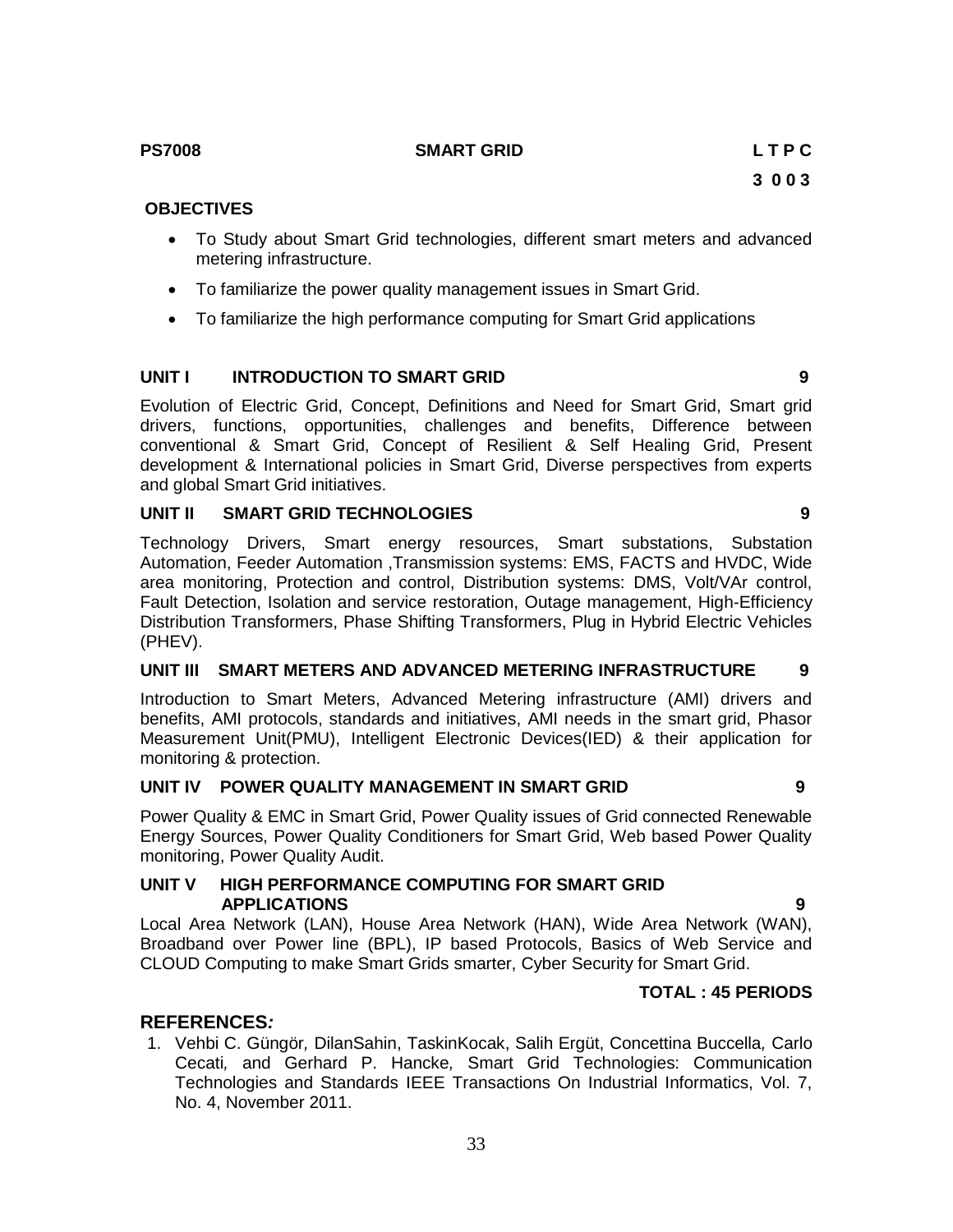- 2. Xi Fang, Satyajayant Misra, Guoliang Xue, and Dejun Yang *"*Smart Grid The New and Improved Power Grid: A Survey" , IEEE Transaction on Smart Grids,
- 3. Stuart Borlase "Smart Grid :Infrastructure, Technology and Solutions",CRC Press 2012.
- 4. Janaka Ekanayake, Nick Jenkins, KithsiriLiyanage, Jianzhong Wu, Akihiko Yokoyama, "Smart Grid: Technology and Applications", Wiley.

# **PS7009 ADVANCED POWER SYSTEM DYNAMICS LT P C**

 **3 0 0 3**

### **OBJECTIVES**

- To perform transient stability analysis using unified algorithm.
- To impart knowledge on sub-synchronous resonance and oscillations
- To analyze voltage stability problem in power system.
- To familiarize the methods of transient stability enhancement.

### **UNIT I TRANSIENT STABILITY ANALYSIS 9**

Review of numerical integration methods: Euler and Fourth Order Runge-Kutta methods, Numerical stability and implicit methods, Interfacing of Synchronous machine (variable voltage) model to the transient stability algorithm (TSA) with partitioned **–** explicit and implicit approaches – Interfacing SVC with TSA-methods to enhance transient stability.

#### **UNIT II UNIFIED ALGORITHM FOR DYNAMIC ANALYSIS OF POWER SYSTEMS 9**

Need for unified algorithm- numerical integration algorithmic steps-truncation errorvariable step size – handling the discontinuities- numerical stability- application of the algorithm for transient. Mid-term and long-term stability simulations

#### **UNIT III SUBSYSNCHRONOUS RESONANCE (SSR) AND OSCILLATIONS 9**

Subsysnchronous Resonance (SSR) – Types of SSR - Characteristics of series **–** Compensated transmission systems –Modeling of turbine-generator-transmission network- Self-excitation due to induction generator effect **–** Torsional interaction resulting in SSR **–**Methods of analyzing SSR **–** Numerical examples illustrating instability of subsynchronous oscillations **–**time-domain simulation of subsynchronous resonance – EMTP with detailed synchronous machine model- Turbine Generator Torsional Characteristics: Shaft system model **–** Examples of torsional characteristics **–** Torsional Interaction with Power System Controls: Interaction with generator excitation controls **–** Interaction with speed governors **–** Interaction with nearby DC converters.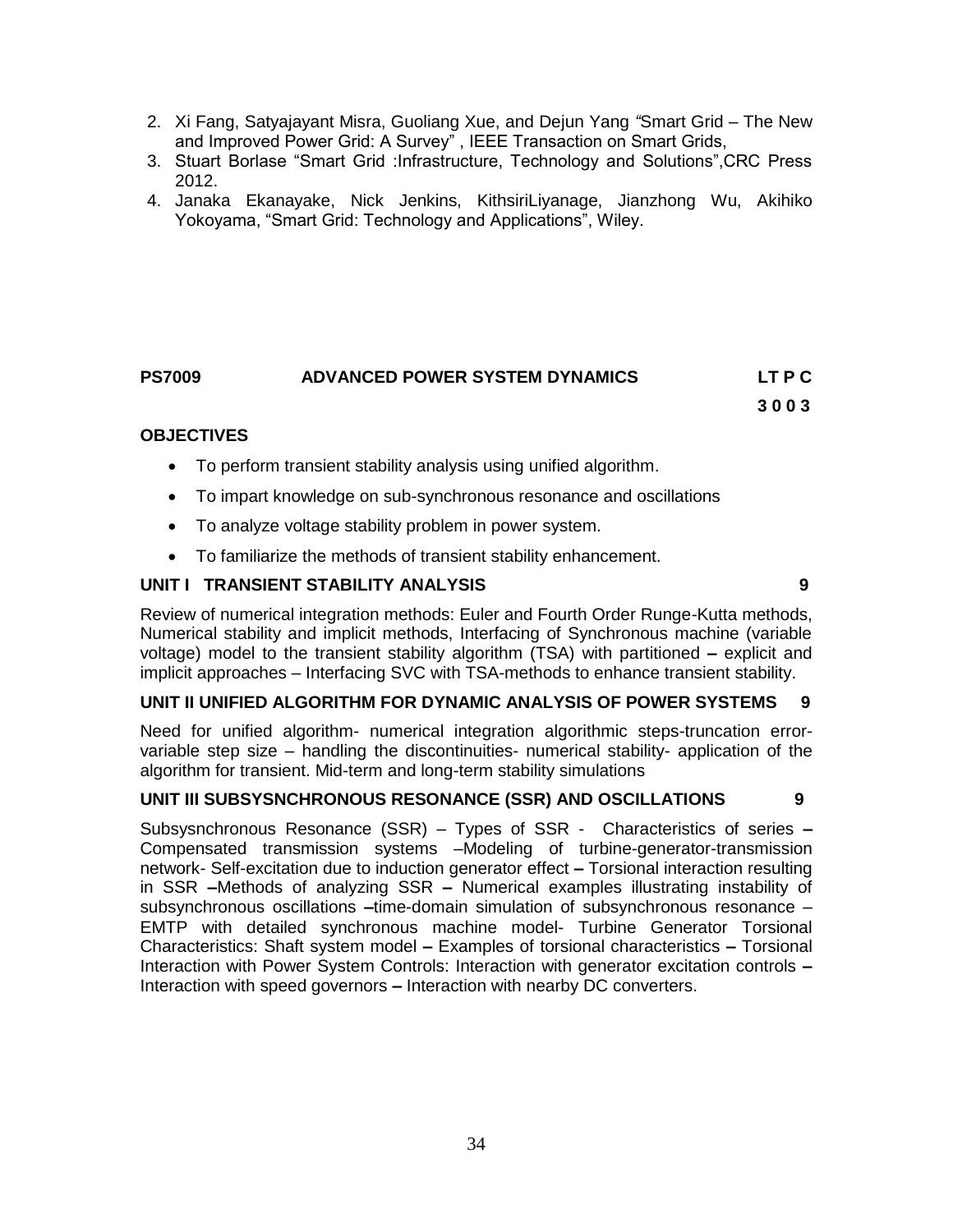#### **UNIT IV TRANSMISSION, GENERATION AND LOAD ASPECTS OF VOLTAGE**

### **STABILITY ANALYSIS 9**

Review of transmission aspects **–** Generation Aspects: Review of synchronous machine theory **–** Voltage and frequency controllers **–** Limiting devices affecting voltage stability **–** Voltage-reactive power characteristics of synchronous generators **–** Capability curves **–** Effect of machine limitation on deliverable power **–** Load Aspects **–** Voltage dependence of loads **–** Load restoration dynamics **–** Induction motors **–** Load tap changers **–** Thermostatic load recovery **–** General aggregate load models.

### **UNIT V ENHANCEMENT OF TRANSIENT STABILITY AND COUNTER MEASURES**

### **FOR SUB SYNCHRONOUS RESONANCE [1] 9**

Principle behind transient stability enhancement methods: high-speed fault clearing, reduction of transmission system reactance, regulated shunt compensation, dynamic braking, reactor switching, independent pole-operation of circuit-breakers, single-pole switching, fast-valving, high-speed excitation systems; NGH damper scheme.

#### **TOTAL : 45 PERIODS**

#### **REFERENCES***:*

- 1. R.Ramnujam," Power System Dynamics Analysis and Simulation, PHI Learning Private Limited, New Delhi, 2009
- 2. T.V. Cutsem and C.Vournas, "Voltage Stability of Electric Power Systems", Kluwer publishers,1998.
- 3. P. Kundur, Power System Stability and Control, McGraw-Hill, 1993.
- 4. H.W. Dommel and N.Sato, "Fast Transient Stability Solutions," IEEE Trans., Vol. PAS-91, pp, 1643-1650, July/August 1972.
- 5. Roderick J . Frowd and J. C. Giri, "Transient stability and Long term dynamics unified", IEEE Trans., Vol 101, No. 10, October 1982.
- 6. M.Stubbe, A.Bihain,J.Deuse, J.C.Baader, "A New Unified software program for the study of the dynamic behaviour of electrical power system," IEEE Transaction, Power Systems, Vol.4.No.1,Feb:1989 Pg.129 to 138.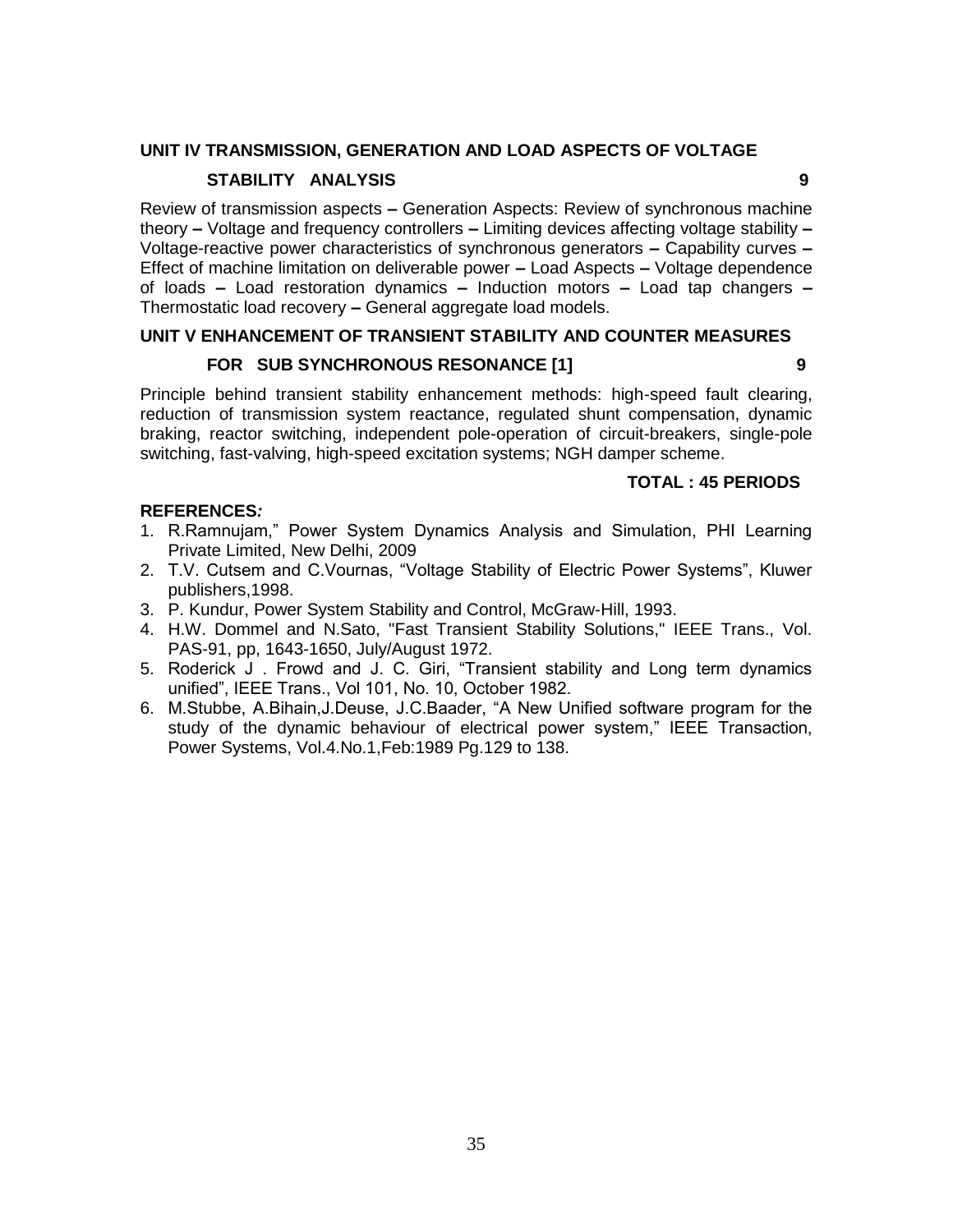#### **PX7301 POWER ELECTRONICS FOR RENEWABLE ENERGY SYSTEMS L T P C 3 0 0 3**

#### **OBJECTIVES :**

- To Provide knowledge about the stand alone and grid connected renewable energy systems.
- To equip with required skills to derive the criteria for the design of power converters for renewable energy applications.
- To analyse and comprehend the various operating modes of wind electrical generators and solar energy systems.
- To design different power converters namely AC to DC, DC to DC and AC to AC converters for renewable energy systems.
- To develop maximum power point tracking algorithms.

#### **UNIT I INTRODUCTION 9**

Environmental aspects of electric energy conversion: impacts of renewable energy generation on environment (cost-GHG Emission) - Qualitative study of different renewable energy resources ocean, Biomass, Hydrogen energy systems : operating principles and characteristics of: Solar PV, Fuel cells, wind electrical systems-control strategy, operating area.

#### **UNIT II ELECTRICAL MACHINES FOR RENEWABLE ENERGY CONVERSION 9**

Review of reference theory fundamentals-principle of operation and analysis: IG, PMSG, SCIG and DFIG.

#### **UNIT III POWER CONVERTERS 9**

Solar: Block diagram of solar photo voltaic system : line commutated converters (inversion-mode) - Boost and buck-boost converters- selection Of inverter, battery sizing, array sizing.

Wind: three phase AC voltage controllers- AC-DC-AC converters: uncontrolled rectifiers, PWM Inverters, Grid Interactive Inverters-matrix converters.

#### **UNIT IV ANALYSIS OF WIND AND PV SYSTEMS 9**

Stand alone operation of fixed and variable speed wind energy conversion systems and solar system-Grid connection Issues -Grid integrated PMSG and SCIG Based WECS-Grid Integrated solar system

#### **UNIT V HYBRID RENEWABLE ENERGY SYSTEMS 9**

Need for Hybrid Systems- Range and type of Hybrid systems- Case studies of Wind-PV-Maximum Power Point Tracking (MPPT).

#### **REFERENCES***:*

- 1. S.N.Bhadra, D. Kastha, & S. Banerjee "Wind Electricaal Systems", Oxford University Press, 2009
- 2. Rashid .M. H "power electronics Hand book", Academic press, 2001.
- 3. Rai. G.D, "Non conventional energy sources", Khanna publishes, 1993.
- 4. Rai. G.D," Solar energy utilization", Khanna publishes, 1993.
- 5. Gray, L. Johnson, "Wind energy system", prentice hall linc, 1995.
- 6. Non-conventional Energy sources B.H.Khan Tata McGraw-hill Publishing Company, New Delhi.

### **TOTAL : 45 PERIODS**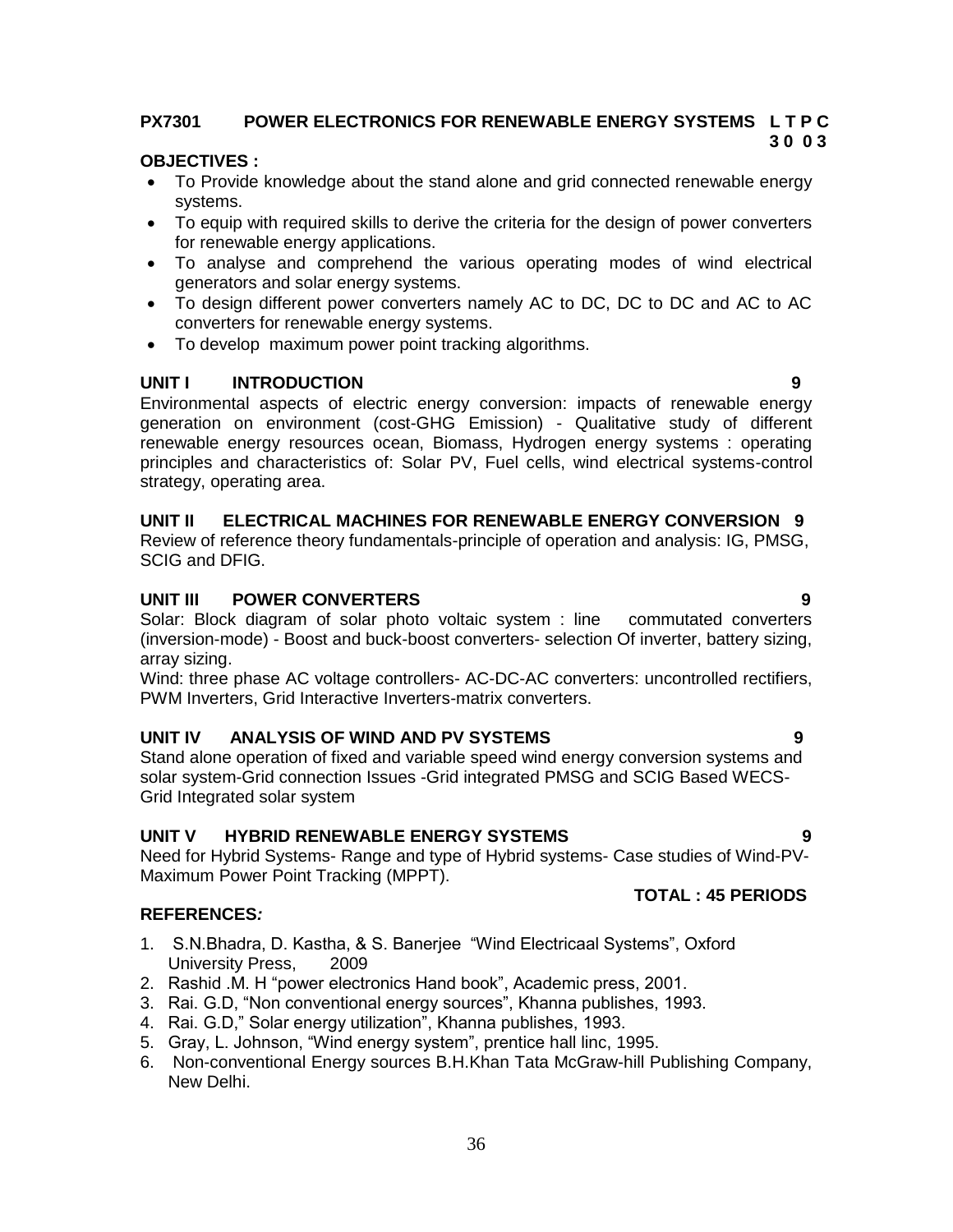#### **ET7014 APPLICATION OF MEMS TECHNOLOGY L T P C**

**Pre-requisites:** Basic Instrumentation ,Material Science,Programming

#### **OBJECTIVES**

- To teach the students properties of materials ,microstructure and fabrication methods.
- To teach the design and modeling of Electrostatic sensors and actuators.
- To teach the characterizing thermal sensors and actuators through design and modeling
- To teach the fundamentals of piezoelectric sensors and actuators
- To give exposure to different MEMS and NEMS devices.

#### **UNIT I MEMS:MICRO-FABRICATION, MATERIALS AND ELECTRO-MECHANICAL CONEPTS 9**

Overview of micro fabrication – Silicon and other material based fabrication processes – Concepts: Conductivity of semiconductors-Crystal planes and orientation-stress and strain-flexural beam bending analysis-torsional deflections-Intrinsic stress- resonant frequency and quality factor.

#### **UNIT II ELECTROSTATIC SENSORS AND ACTUATION 9**

Principle, material, design and fabrication of parallel plate capacitors as electrostatic sensors and actuators-Applications

#### **UNIT III THERMAL SENSING AND ACTUATION 9**

Principle, material, design and fabrication of thermal couples, thermal bimorph sensors, thermal resistor sensors-Applications.

#### **UNIT IV PIEZOELECTRIC SENSING AND ACTUATION 9**

Piezoelectric effect-cantilever piezo electric actuator model-properties of piezoelectric materials-Applications.

#### **UNIT V CASE STUDIES 9**

**REFERENCES**

Piezoresistive sensors, Magnetic actuation, Micro fluidics applications, Medical applications, Optical MEMS.-NEMS Devices  **TOTAL : 45 PERIODS**

- 1. Chang Liu, "Foundations of MEMS", Pearson International Edition, 2006.
- 2. Marc Madou , "Fundamentals of microfabrication",CRC Press, 1997.
- 3. Boston , "Micromachined Transducers Sourcebook",WCB McGraw Hill, 1998.
- 4. M.H.Bao "Micromechanical transducers :Pressure sensors, accelerometers and gyroscopes", Elsevier, Newyork, 2000.
- 5. P. RaiChoudry" MEMS and MOEMS Technology and Applications", PHI, 2012.
- 6. Stephen D. Senturia, " Microsystem Design", Springer International Edition, 2011.